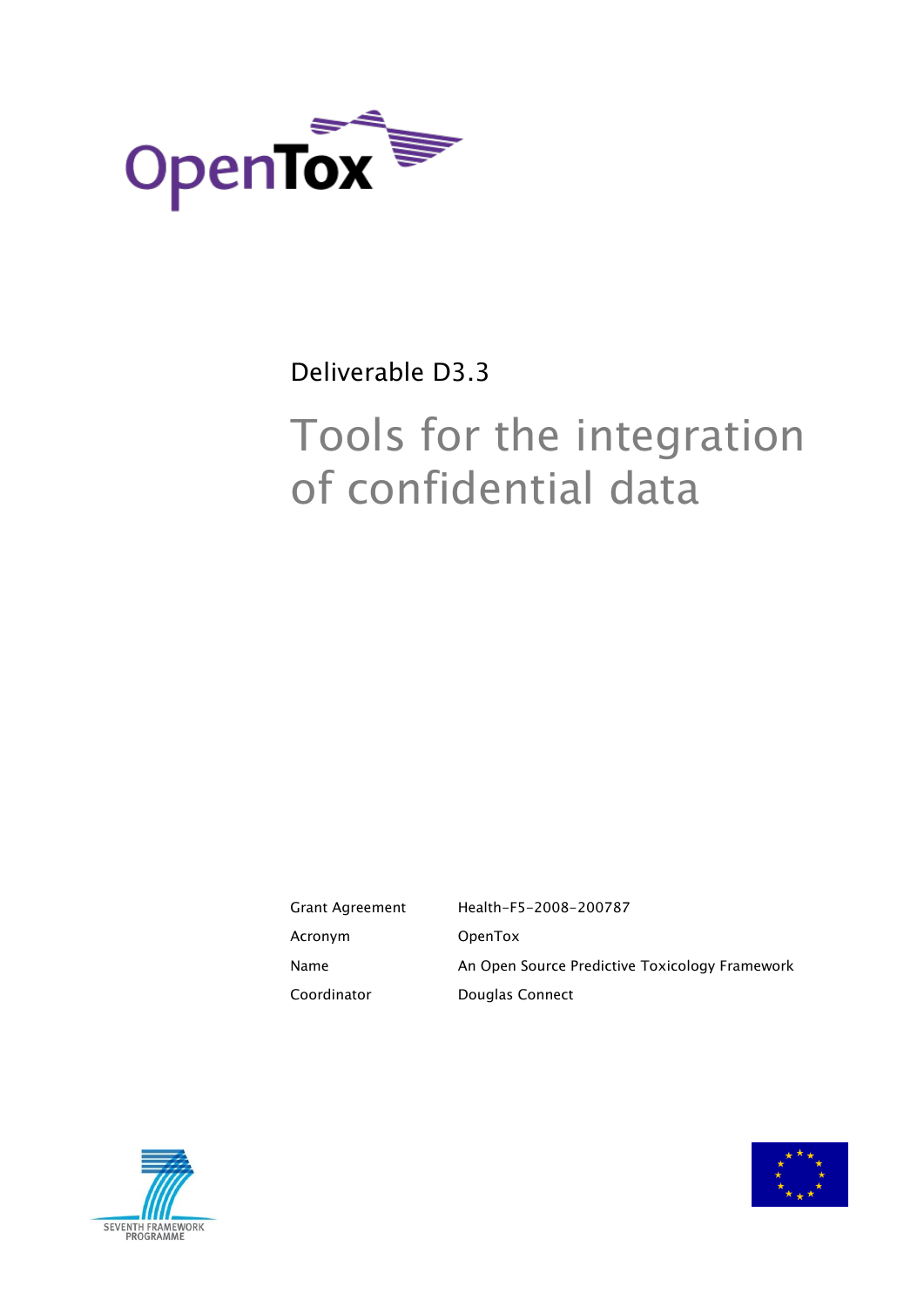



| Contract No.              | Health-F5-2008-200787                          |             |  |
|---------------------------|------------------------------------------------|-------------|--|
| Document Type:            | Deliverable Report                             |             |  |
| WP/Task:                  | WP3 / D3.3                                     |             |  |
| Name                      | Tools for the integration of confidential data |             |  |
| Document ID:              | OpenTox Deliverable Report WP3-D3.3            |             |  |
| Date:                     | June 30, 2010                                  |             |  |
| Status:                   | Final version                                  |             |  |
| Organisation Responsible: | <b>IST</b>                                     |             |  |
| Contributors              | Andreas Maunz                                  | <b>IST</b>  |  |
|                           | Luchesar Iliev                                 | <b>IDEA</b> |  |
|                           | Roman Affentranger                             | DC          |  |
|                           | Barry Hardy (review)                           | DC          |  |

| . | . |
|---|---|
|---|---|

| Purpose of Document: | $\perp$ To document results for this deliverable |
|----------------------|--------------------------------------------------|
|----------------------|--------------------------------------------------|

| Document History: | 1 - Produced by Andreas Maunz (IST)           |
|-------------------|-----------------------------------------------|
|                   | 2 - Updated 100319 by Andreas Maunz (IST)     |
|                   | 3 - Updated 100405 by Andreas Maunz (IST)     |
|                   | 4 - Updated 100515 by Andreas Maunz (IST)     |
|                   | 5 - Updated 100527 by Andreas Maunz (IST)     |
|                   | 6 - Updated 100611 by Luchesar Iliev (IDEA)   |
|                   | 7 - Updated 100617 by Luchesar Iliev (IDEA)   |
|                   | 8 - Updated 100618 by Andreas Maunz (IST)     |
|                   | 9 - Revised 100629 by Roman Affentranger (DC) |
|                   | 10 - Final version 100630 by Barry Hardy      |
|                   | 11 - Revised 110310 by Andreas Maunz (IST)    |



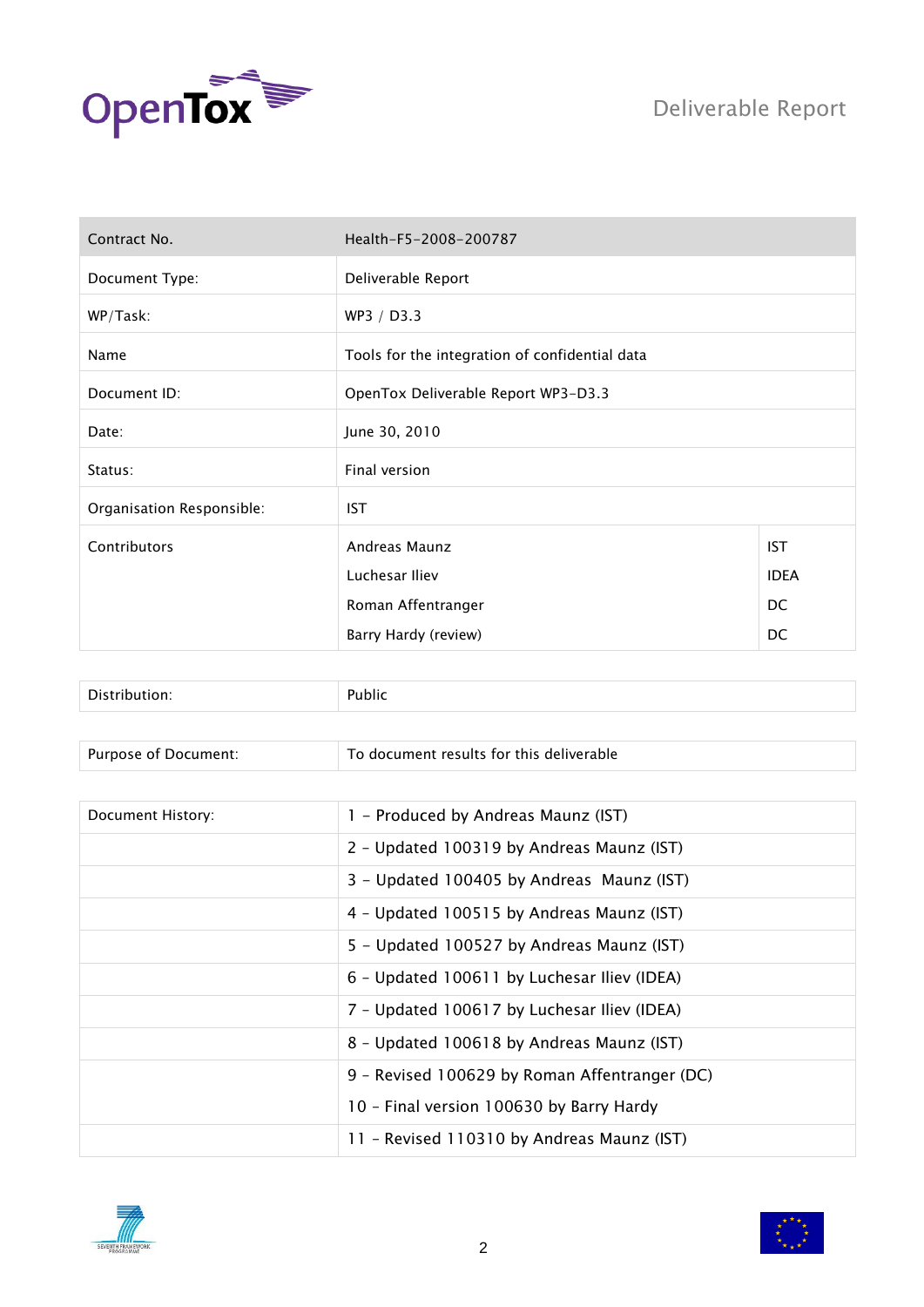



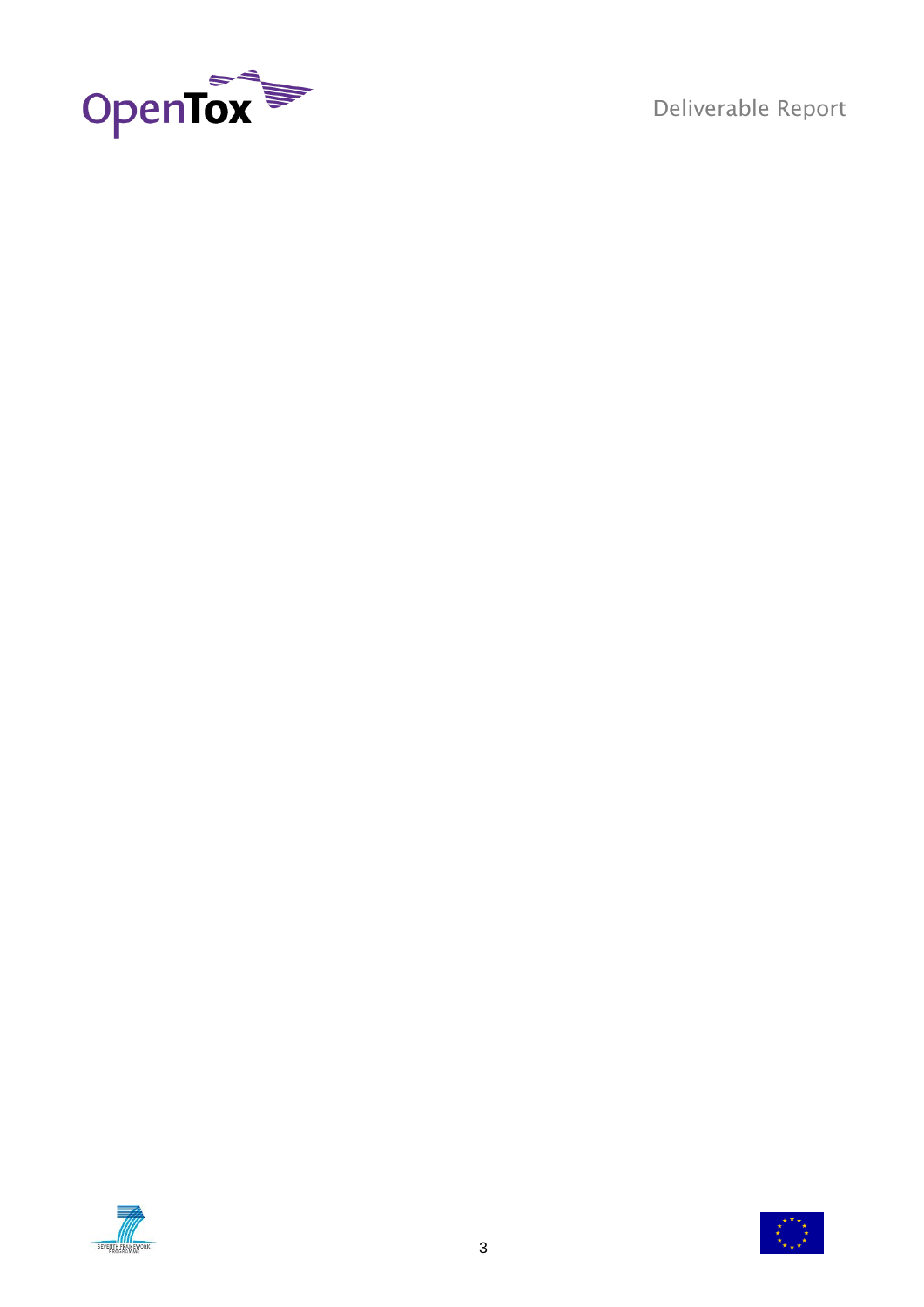

## **Table of Contents**

| 1. |                                                           |  |
|----|-----------------------------------------------------------|--|
|    |                                                           |  |
|    |                                                           |  |
|    |                                                           |  |
|    |                                                           |  |
| 2. | Managing Authentication and Authorisation with OpenSSO 10 |  |
|    |                                                           |  |
|    |                                                           |  |
|    |                                                           |  |
|    |                                                           |  |
|    |                                                           |  |
|    |                                                           |  |
|    |                                                           |  |
| 3. |                                                           |  |
|    |                                                           |  |
|    |                                                           |  |
|    |                                                           |  |
|    |                                                           |  |
| 4. |                                                           |  |
|    |                                                           |  |
|    |                                                           |  |
| 5. |                                                           |  |
|    |                                                           |  |
|    |                                                           |  |
| 6. |                                                           |  |
|    |                                                           |  |
|    |                                                           |  |
|    |                                                           |  |
|    |                                                           |  |
| 7. |                                                           |  |



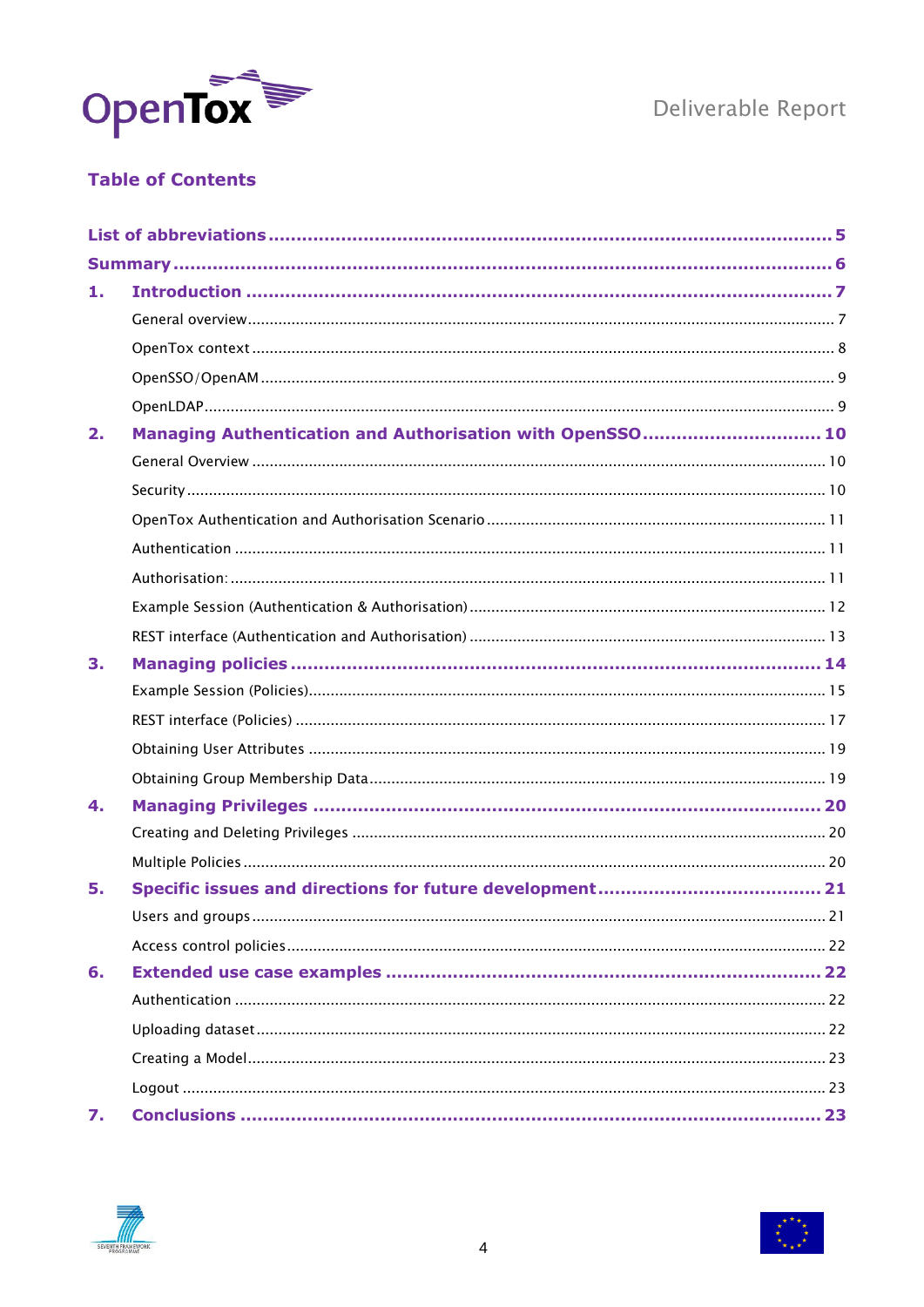

## <span id="page-4-0"></span>**List of abbreviations**

| AA          | Authentication and Authorisation                |
|-------------|-------------------------------------------------|
| AAA         | Authentication, Authorisation and Accounting    |
| AAI         | Authentication and Authorisation Infrastructure |
| <b>API</b>  | Application Programming Interface               |
| <b>FOAF</b> | Friend of a Friend                              |
| <b>LDAP</b> | Lightweight Directory Access Protocol           |
| <b>PGP</b>  | Pretty Good Privacy (cf. OpenPGP)               |
| PKI         | Public Key Infrastructure                       |
| <b>REST</b> | REpresentational State Transfer                 |
| SSL         | Secure Sockets Layer                            |
| SSO         | Single Sign-On                                  |
| <b>TLS</b>  | <b>Transport Layer Security</b>                 |
| URI         | Uniform Resource Identifier                     |
| <b>URL</b>  | Uniform Resource Locator                        |
| <b>WAR</b>  | Web Application aRchive (file format)           |
|             |                                                 |



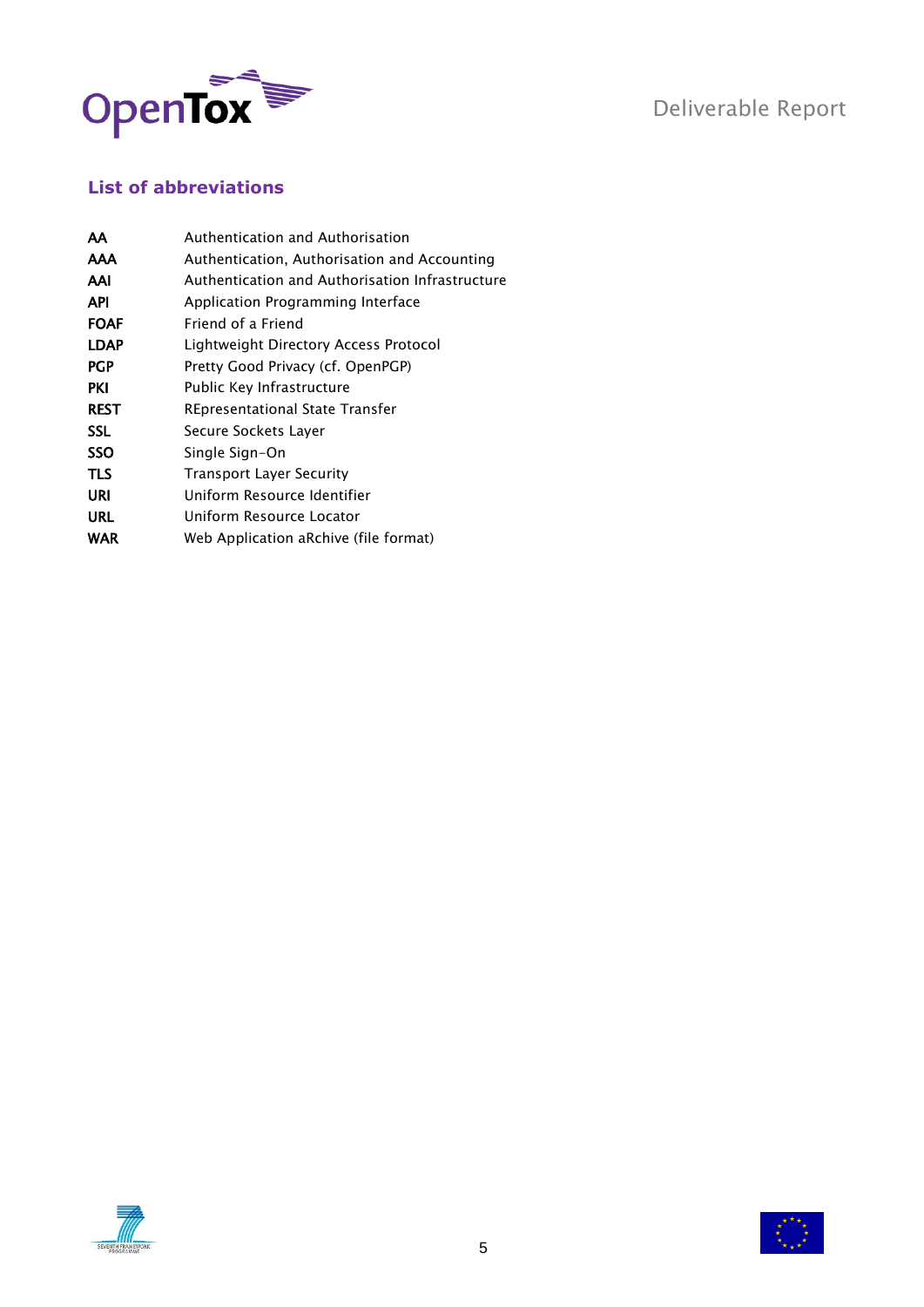

## <span id="page-5-0"></span>**Summary**

OpenTox strives to produce an open framework that allows access to a wide audience of toxicology and chemical experts, model and algorithm developers. While many of the resources provided within the framework will not require any special restrictions, the possibility to integrate confidential in-house data is deemed an important functionality as well. Just like any public resource on the internet, this information needs to be well protected from unauthorised access, which requires the implementation of an authentication and authorisation infrastructure. This infrastructure deals with "who" has the right to do "what" with the confidential data. It involves confirming the identity of the user who requires access (authentication) and then putting this confirmed identity against a set of restrictions to determine whether the requested access should be granted or denied (authorisation). The restrictions themselves are defined through different access control policies. Additionally, the system might log all access requests (accounting) for different purposes: management, billing, security, etc.

We have considered different AAI solutions and have chosen OpenSSO – a single sign-on authentication and authorisation server by Sun Microsystems – for an initial implementation. A policy configuration service has also been developed in order to define and manage the access control policies. Finally, a common user and policy database has been established.

Because the OpenTox Application Programming Interface (API) is based on the Representational State Transfer (REST) architecture, implementing a complete AAI is not a trivial task. While REST is becoming increasingly popular over the Internet, the security technologies to support it are not well established yet or a subject of current research. For this reason, the solution presented in this deliverable is considered merely an initial step to investigate the problem and gain important experience. It is aimed to be a current working and usable solution, but there is certainly scope for future extensions, including the implementation of entirely new concepts.



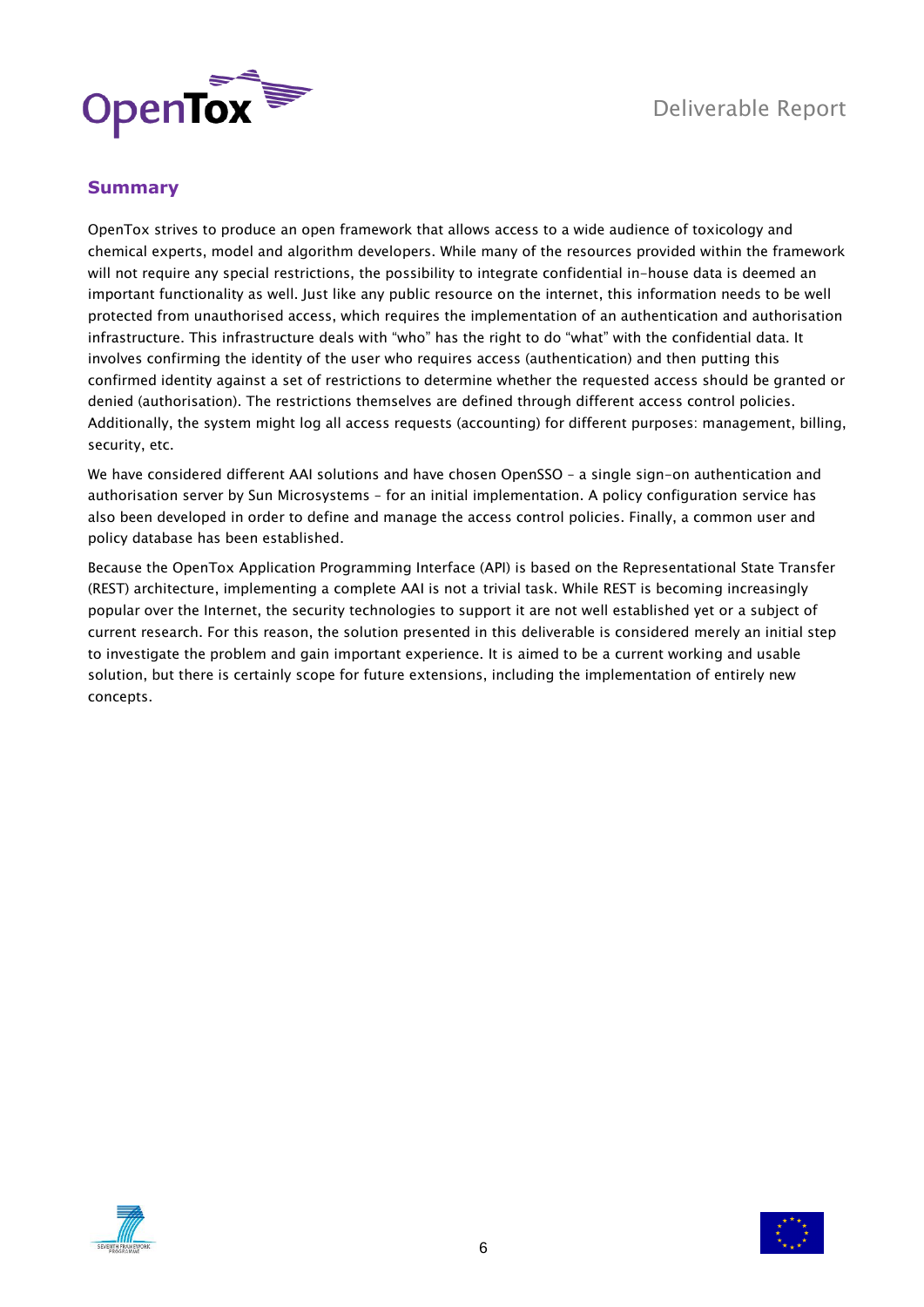

## <span id="page-6-0"></span>**1. Introduction**

## <span id="page-6-1"></span>General overview

Much of the success of the internet is due to its inherently open, decentralized nature, which allows any resource, made available through it, to be reached conveniently on a global scale. When these resources are of sensitive nature, however, this inherent openness can become a serious problem.

Confidentiality has been defined by the International Organization for Standardization (ISO) in ISO-17799 as "ensuring that information is accessible only to those authorised to have access" and is one of the cornerstones of information security. The concept could be further broken apart into defining "who" has the right to do "what" with certain data. This leads to two tasks that need to be handled:

- Authentication: Confirming the identity of the user who is requiring access to the confidential information (that is, confirming that they are indeed who they claim to be.)
- Authorisation: Putting this confirmed identity against the set restrictions to determine whether the requested access should be granted or denied.

Authentication works by binding an identity to one or more so-called "factors". These factors are either something that the user has (a security token, ID card, debit card, etc.), the user knows (e.g. a password, PIN code) or the user is or does (such as fingerprint, retinal pattern, DNA sequence, signature, face, voice, etc.). When a user requests authentication they must provide these previously bound factors for verification, e.g. they must show their ID card, type in their password (arguably the most widespread factor over the internet), submit to a retinal scanner, etc. Once the claimed identity and the factor match, the user is considered authenticated and can proceed further with authorisation.

The authorisation process is based on policies or rules that specify the access rights to the different resources. Each policy may allow or deny access to a certain resource based on:

- User identity: access is granted only to specific users (or to specific groups, in which case the user must be member of the said group) or, conversely, specific users or groups are disallowed access. AND
- Type of access: usually, at least "read" and "write" access are differentiated (the latter effectively also being "delete"), but depending on the specific data being controlled other types could be defined. In the context of the REST services the types would match the four methods: GET, POST, PUT and DELETE.

Other conditions might be set as well (most often time restraints), and all these parameters are matched together. So, for instance, the policy for the resource "Bob's work files" might allow both read and write access to the user "Bob", but allow only read access to user "Bob's boss" and deny all access to the user "Bob's wife".

The whole process is divided into two phases: 1) policy definition phase, and 2) policy enforcement phase. The policy definition usually (but not necessarily) coincides with resource creation (or it becoming available online), while the policy enforcement happens when access to the resource is requested.

Because of the close interrelations between the authentication and authorisation processes, they are typically handled by a common infrastructure, referred to as "Authorisation and Authentication Infrastructure" or AAI. Closely related is also the process of "accounting", which provides means to keep log of all access requests, whether successful or not, either for billing or for security purposes.



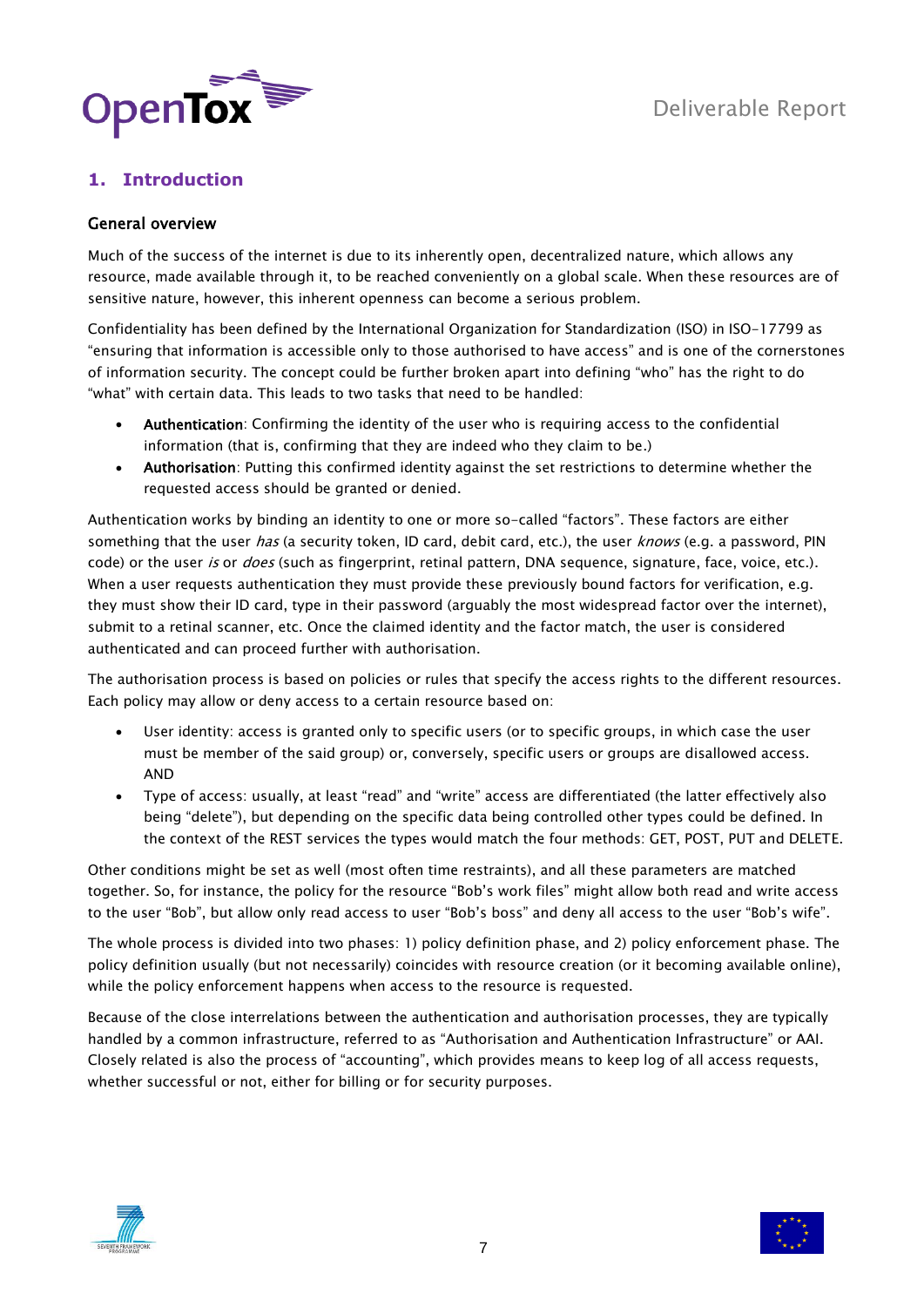

## <span id="page-7-0"></span>OpenTox context

OpenTox strives to produce an open framework that allows access to a wide audience of toxicology and chemical experts, biologists, model and algorithm developers. While many of the resources provided within the framework will not require any special restrictions, the possibility to integrate certain in-house data of a confidential nature is deemed an important functionality as well. Just like any public resource on the internet, that information needs to be well protected from unauthorised access, which requires the implementation of an AAI solution.

The AAI should handle the following tasks in the OpenTox context:

- Maintain a database with information about the users such as: identity (user name), real name, organization, address, e-mail, phone number, etc., together with their authentication factors (most likely a password, but probably also PKI certificates or other cryptographic keys or tokens). User groups should also be supported, allowing the users to participate in one or more of them.
- Provide an interface for new users to register in the database and for the existing ones to maintain their records and authentication factors. Additionally, an administrative interface should be available that will also allow the maintenance of the user groups.
- Provide a mechanism for the users to authenticate themselves before the OpenTox services. This mechanism should be secure enough, so that no sensitive data (e.g. user's password) is leaked.
- Maintain a database of access control policies for all available resources: datasets, algorithms, models, etc. Because of the REST implementation, each resource is, in effect, a Universal Resource Identifier (URI), which also defines the types of access available: the HTTP methods GET, POST, PUT and DELETE.
	- Provide an interface for the users to define policies for their newly created data:
		- o select specific users and/or groups from the user database AND
		- $\circ$  set the appropriate permissions (allow or deny) for the four methods.
- Provide a mechanism to create the policies based on either users' preferences or preset default values.
- Provide an interface for the users and a mechanism to modify the existing policies.
- Provide a mechanism for the OpenTox services to match an access request of an authenticated user to the policy database for authorisation: that is, to receive an answer whether the user is to be allowed or denied the requested access.

Because the OpenTox API is based on the Representational State Transfer (REST) architecture, implementing such AAI is not a trivial task. While REST is becoming increasingly popular over the Internet, the security technologies to support it are not well established yet or are even still research topics.

We have considered several approaches to implement an AAI:

- 1. Oracle Corp.'s (formerly Sun Microsystem's) OpenSSO and its community-based fork OpenAM.
- 2. RDF metadata access control lists, attached to the resources, and based on the FOAF+SSL authentication mechanism.
- 3. a PKI- or PGP-based solution using asymmetric cryptography to both protect the resources from unauthorised use and enforce access control policies.

The 2nd and especially the 3rd approach looked rather promising in keeping up with the spirit of the REST architecture, particularly in a widely distributed environment. However, they are still in early stages of development and the required effort to implement a solution based on any of them was found to be beyond the available resources, especially when keeping in mind that OpenTox is not specifically oriented towards information security.



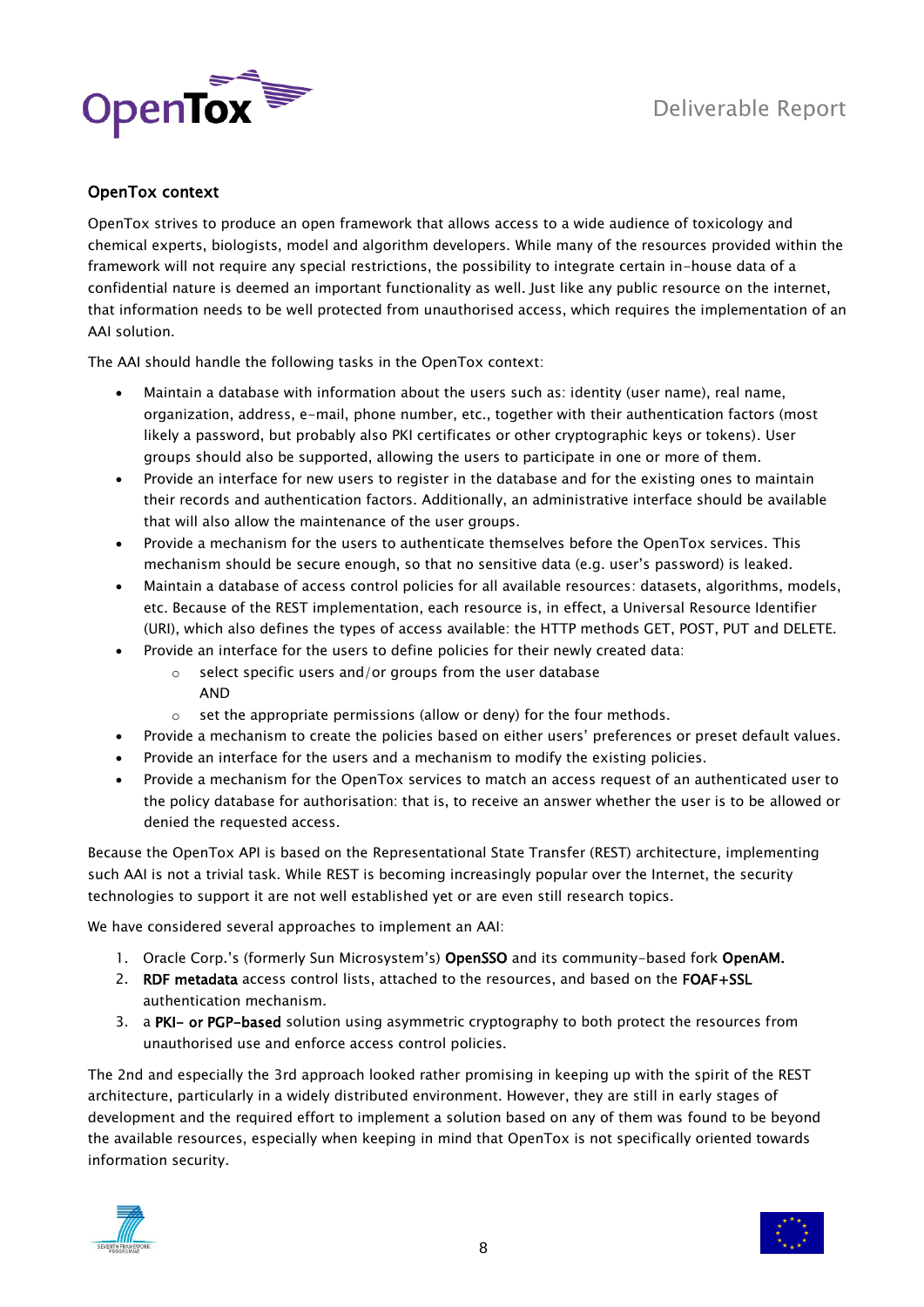

For this reason, OpenSSO and OpenAM emerged as the best current solution when all pros and cons were taken into consideration. They are easy to set up, and allow REST calls to be implemented for authentication and authorisation as well as for policy management, and may be easily integrated into the current API. Paired with an LDAP directory, they can also be easily connected with the already existing database of opentox.org users.

## <span id="page-8-0"></span>OpenSSO/OpenAM

OpenSSO is a single sign-on authentication and authorisation server which was developed by Sun Microsystems (now part of Oracle), which would, however, require a custom REST policy web service, due to currently missing support. REST interfaces are of increasing importance. Quote from the OpenSSO developers (1):

"The recent rapid advancements and adoption of Web services, service-oriented architecture (SOA), and Representational State Transfer (REST) architecture within enterprises have left the industry wanting more. Organizations and developers, such as those who focus on Web 2.0, are demanding interface support from identity and access management software. The Open Web SSO Project, called OpenSSO for short, answers those demands."

OpenAM is a community-based clone of OpenSSO. OpenAM maintains 100% compatibility to existing OpenSSO versions. <sup>1</sup> It is maintained by Forgerock, a Norwegian software company with a focus on open source enterprise software.<sup>2</sup> There is also a wiki available.<sup>3</sup> The [OpenSSO Users Mailinglist](https://opensso.dev.java.net/servlets/SummarizeList?listName=users)<sup>4</sup> is very active and provides contact to experts in the field of authentication and authorisation.

## <span id="page-8-1"></span>OpenLDAP

OpenLDAP is an LDAPv3 compatible directory server intended to hold identity information. OpenSSO can attach a variety of such databases in a very flexible manner, including Microsoft's Active Directory, and generic LDAP servers. We use OpenLDAP as a common backend to the PLONE Content Management System (CMS), on which the opentox.org site is currently based, and OpenSSO.

The article series [Securing Applications](http://developers.sun.com/identity/reference/techart/id-svcs.html) With Identity Services<sup>5</sup> describes in detail the setup of an OpenSSO deployment, including client application. Installation of the server is very simple - it is only necessary to extract and start the web server, as well as to deploy OpenSSO as a web application within it (WAR file). [Any J2EE](http://en.wikipedia.org/wiki/J2ee#Certified_application_servers)  [compatible web](http://en.wikipedia.org/wiki/J2ee#Certified_application_servers) server can be used (e.g. Tomcat, Glassfish).

http://developers.sun.com/identity/reference/techart/id-svcs.html



-



<sup>1</sup> Sun Microsystems has been acquired by Oracle Inc., who, in turn, have decided to discontinue OpenSSO

<sup>2</sup> ForgeRock Website (Downloads). [Online] http://forgerock.com/downloads.html

<sup>3</sup> ForgeRock. OpenAM WIKI. [Online] https://wikis.forgerock.org/confluence/display/openam/Home

<sup>4</sup> OpenSSO user's mailing list. [Online] https://opensso.dev.java.net/servlets/SummarizeList?listName=users

<sup>5</sup> Ranganathan, Aravindan. Securing Applications With Identity Services. [Online] [Cited: 5 1, 2010.]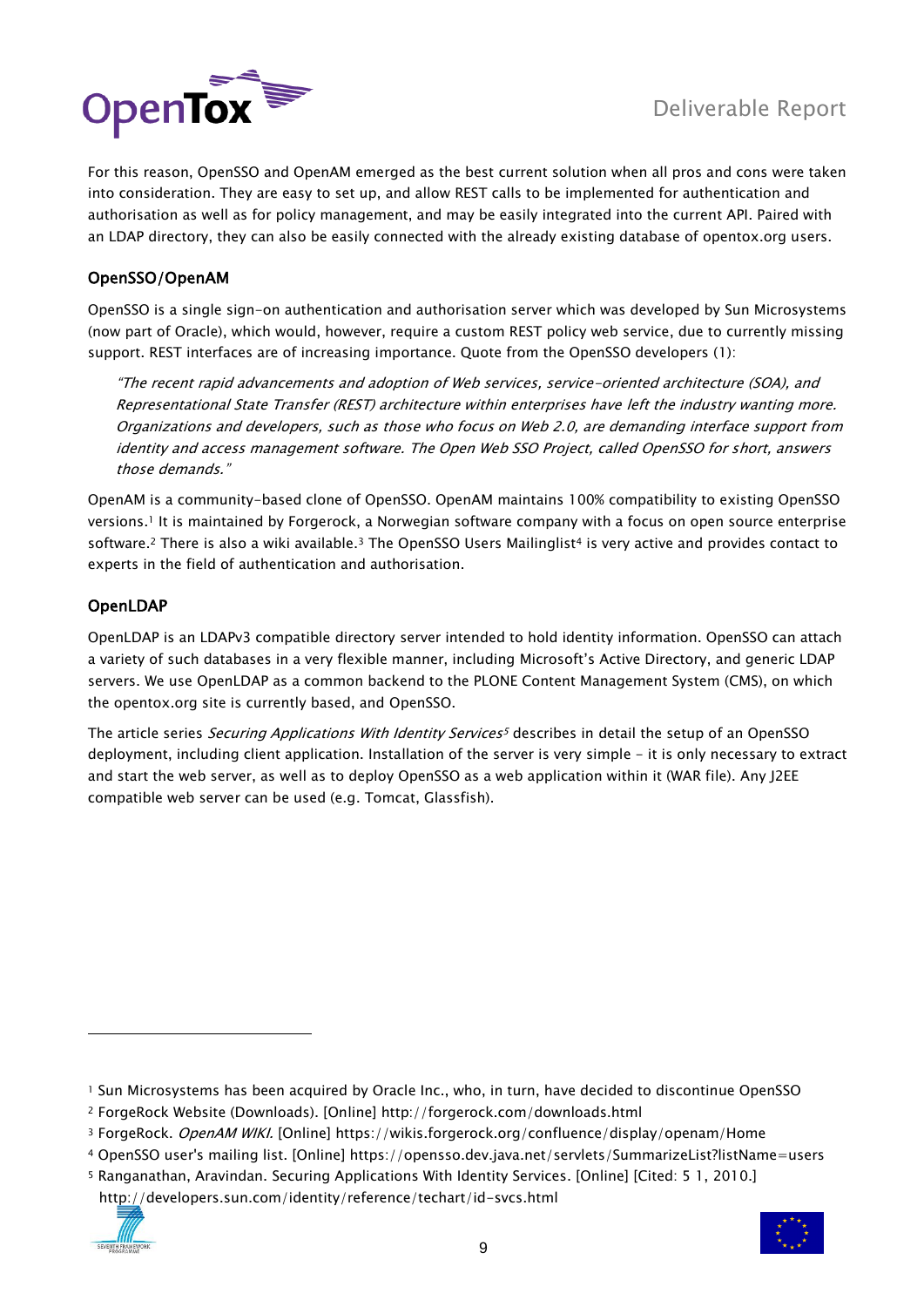

## <span id="page-9-0"></span>**2. Managing Authentication and Authorisation with OpenSSO**

#### <span id="page-9-1"></span>General Overview

[Securing Applications With Identity Services](http://developers.sun.com/identity/reference/techart/id-svcs.html) describes comprehensively the REST interface of OpenSSO. The full interface is available within OpenTox, while this documentation only describes a subset of it. In particular, you will also find services for checking validity of tokens ("Token validation"), for finding which user a specific token belongs to ("Attributes"), or for log out.

How does Authentication and Authorisation work with OpenSSO? In a nutshell, the user authenticates against the OpenSSO server at the URI http://<hostname>:<port>/auth/authenticate by POSTing "username" and "password" and in turn receives a token. The token may be used to get authorisation from the OpenSSO server to access (i.e. GET, POST, PUT, DELETE) a specific URI. The process of deciding authorisation is governed by policies stored on the server. The authorisation request itself consists of a POST to

http://<hostname>:<port>/auth/authorize. The request should contain target URI, one of the four access

methods, and a valid token. In case of a grant, a boolean value true is returned as content. In case of a deny, boolean false is returned.

A lot of backends (e.g. LDAP servers) can be attached to OpenSSO to validate subject identity data. Also, very flexible policies can be created using wildcards and overlapping policies. The flow diagram in [Figure 1](#page-9-3) describes a possible use case involving authentication and authorisation based on OpenSSO.

#### <span id="page-9-2"></span>**Security**

1

All traffic circulating user ids, and passwords should be SSL-secured for privacy.

Since SSL is a standard technology for the web, server certificates should be easy to install and maintain. They are also available free of charge.<sup>6</sup>

All calls to our services, as described in this document, can be made secure using https. However, in this documentation we neglect this for better readability.



<span id="page-9-3"></span>Figure 1: Workflow diagram

<sup>6</sup> StartSSL. Welcome to StartSSL. [Online] [Cited: 5 1, 2010.] http://www.startssl.com/

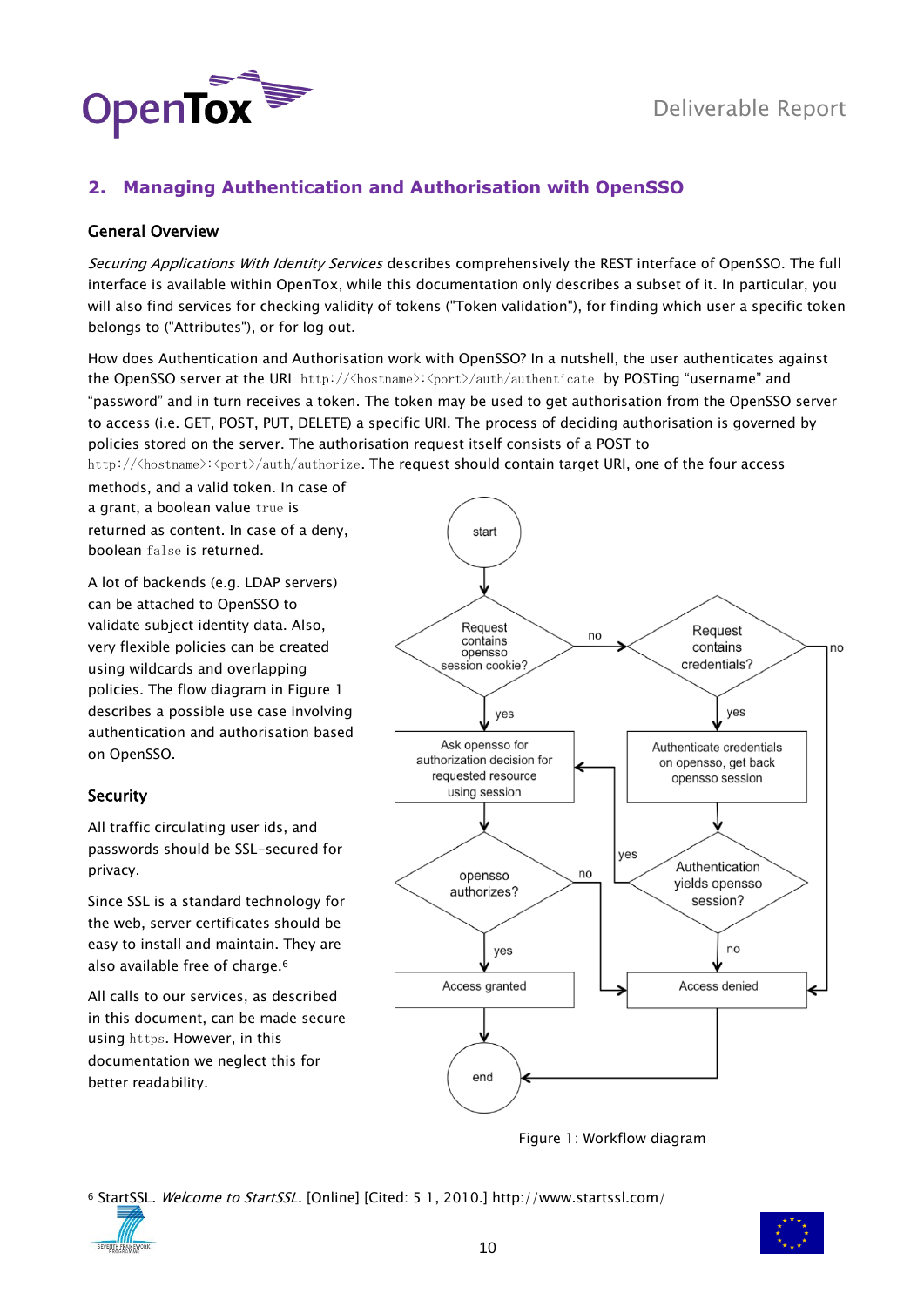



## <span id="page-10-0"></span>OpenTox Authentication and Authorisation Scenario

<span id="page-10-1"></span>Authentication: the client authenticates against OpenSSO and obtains a token. The user data is drawn from the LDAP backend that also the OpenTox Plone CMS-based website uses.



#### Figure 2: Authentication

- LDAP (here: OpenLDAP) is used by the OpenTox Plone CMS as a Data Store. Therefore, OpenTox Plone CMS registered users are instantly available as users in OpenTox web services.
- For unknown credentials, no token is created and an appropriate status code is generated.

<span id="page-10-2"></span>Authorisation: The token is used to permit or deny a client a specific action. It encodes a conjunction of user and point of time, and has a certain lifetime7. If a token is authorised for the action according to the current server's policy, the web service performs the action.



Figure 3: Authorisation

- Tokens encode user identity and time constraints.
- Tokens are valid for a certain time period only (customizable).
- The triplet URI+Action+Token makes up the call to be authorised (not only URI+Token).
- Actions are one of GET, PUT, POST, DELETE.

1

<sup>7</sup> The lifetime should be set to a high value to allow chained configurations of services (currently 24hrs).

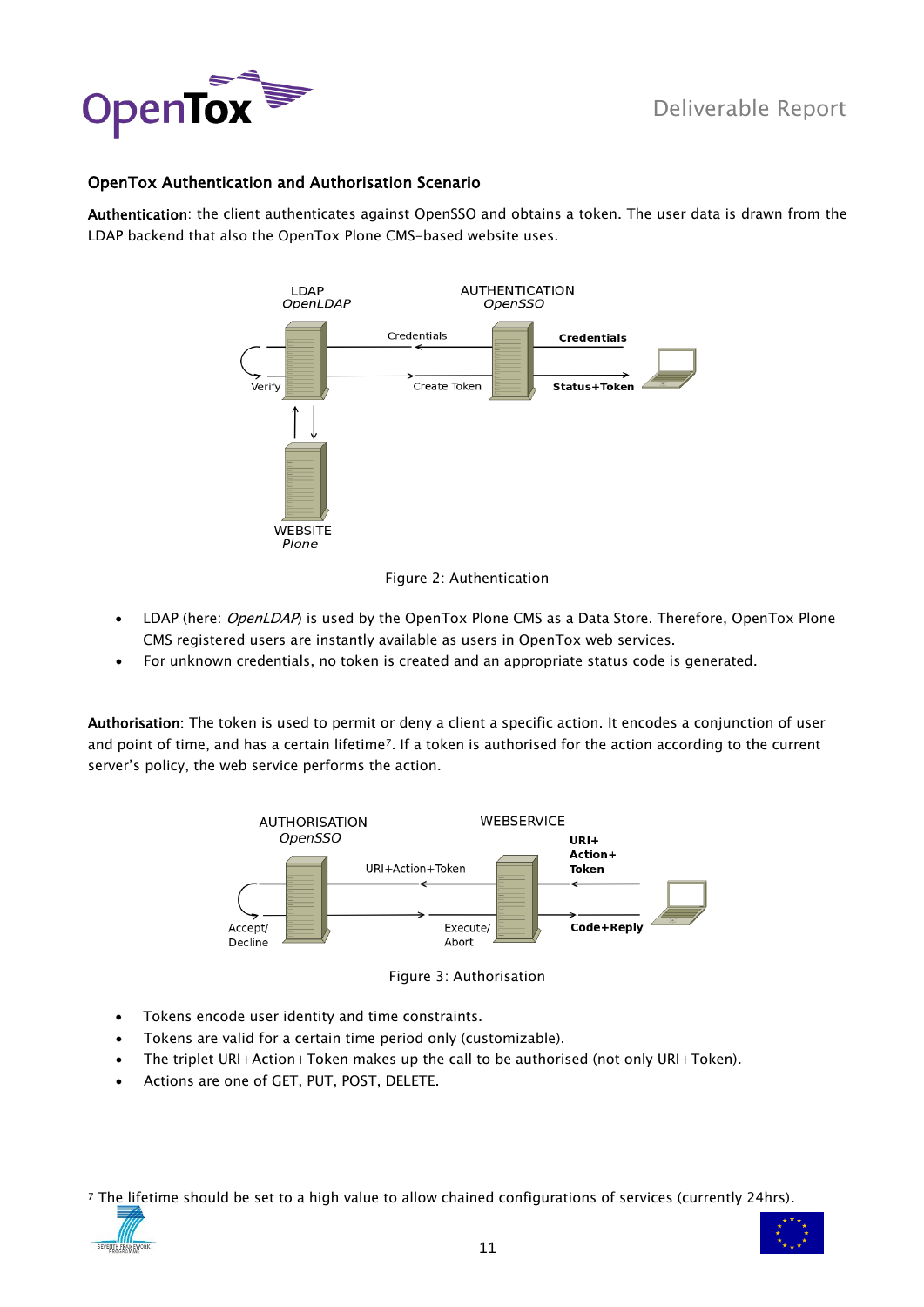

#### <span id="page-11-0"></span>Example Session (Authentication & Authorisation)

After configuring policies for target URI http://opentox:8080/protected (see chapter [3\)](#page-13-0), the REST calls below may be used for authentication and authorisation.

Note: OpenSSO accesses the OpenTox Plone CMS-based user data repository for authentication. Thus, the fields UID and SEC should be replaced with values for a user configured in the OpenTox Plone CMS-based website.

#### # Authentication...

# =================

curl -i -d "username=<UID>"-d "password=<SEC>" http://opensso.in-silico.ch/auth/authenticate?uri=service=openldap

#### Reply: HTTP/1.1 200 OK

Content-Type: text/plain

#### token.id=AQIC5wM2LY4SfcxrnpcZCmbfdsKTyxG9E66uu5FVhefps7I=@AAJTSQACMDE=#

#### # Authorisation...

#### # ================

curl -i -d "uri=http://opentox.org:8080/protected" -d "action=GET" -d "subjectid= AQIC5wM2LY4SfcxrnpcZCmbfdsKTyxG9E66uu5FVhefps7I%3D%40AAJTSQACMDE%3D%23" http://opensso.in-silico.ch/auth/authorize

#### Reply: HTTP/1.1 200 OK

#### Content-Type: text/plain

#### boolean=true

Here, authorisation is granted for the user (boolean=true).  $\langle \text{UID} \rangle$  and  $\langle \text{SEC} \rangle$  should be replaced with credentials of an OpenTox website user.

Note: All parts of the query were URL-encoded here (not necessary for POST). For multiple authentications of the same user the ForceAuth flag may be used by appending &uri=ForceAuth=true to the authentication query string.



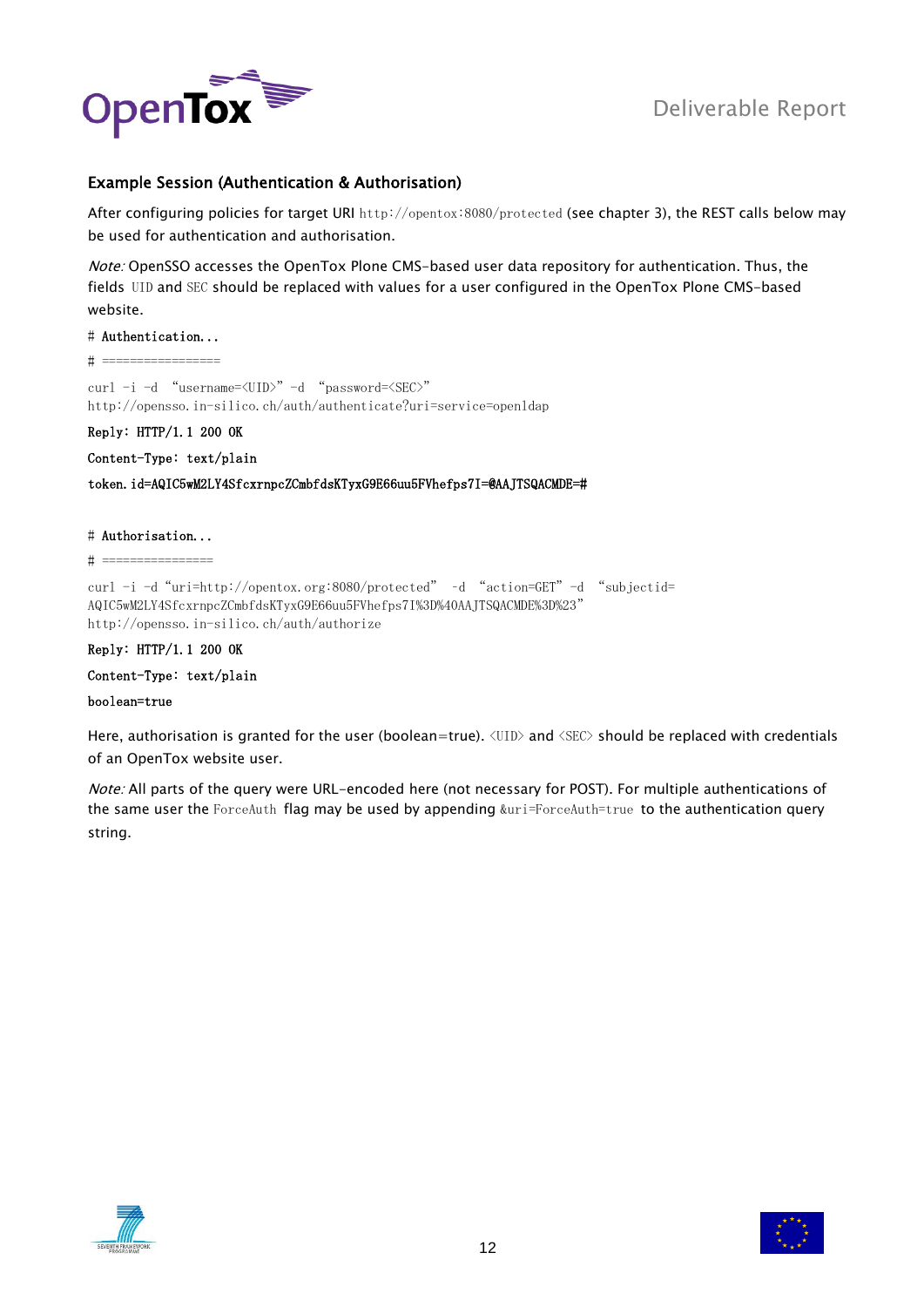

#### <span id="page-12-0"></span>REST interface (Authentication and Authorisation)

The OpenTox API needs modification in some places and the introduction of some new components to support Authentication and Authorisation. We have two cases:

- (a) Authentication against OpenSSO: should be done by the client application
- (b) Authorisation against OpenSSO for resource and action combinations

For (a), we need to transmit user credentials and obtain a token, while part (b) can be decomposed into:

- (b1) Client authorisation request to the web service: should be done by the client application
- (b2) Authorisation request confirmation from web service to OpenSSO: should be done by the web service.

The following is a proposal for OpenTox API extensions, according to (a), (b1), and (b2): (a)

| Desired action   | URL                               | Parameters                                                         | Return values (conditions)             |
|------------------|-----------------------------------|--------------------------------------------------------------------|----------------------------------------|
| Authentication   | POST <b>on</b> /auth/authenticate | username <sup>1</sup><br>password <sup>1</sup><br>uri <sup>1</sup> | $200 +$ token (Valid)<br>401 (Invalid) |
| Token validation | POST <b>on</b> /auth/isTokenValid | tokenid <sup>1</sup>                                               | $200 +$ Boolean                        |
| Logout           | POST <b>on</b> /auth/logout       | subjectid <sup>1</sup>                                             | $200 + void$                           |

<sup>1</sup> URI-encoded: YES

Note: all parameters are form parameters.

(b1)

| Desired action | URL | Parameters           | Return values (conditions)        |
|----------------|-----|----------------------|-----------------------------------|
| All            | A11 |                      | as before $+$   as before $+$ 401 |
|                |     | tokenid <sup>1</sup> |                                   |

<sup>1</sup> URI-encoded: YES

Note: all parameters are form parameters.

(b2)

| Desired action | URL                            | Parameters                  | Return values (conditions)                        |
|----------------|--------------------------------|-----------------------------|---------------------------------------------------|
| Authorisation  | POST <b>on</b> /auth/authorize | uri <sup>1</sup><br>action1 | $200 + Boolean (Grant)$<br>$401 + Boolean (Deny)$ |
|                |                                | subiectid <sup>1</sup>      |                                                   |

<sup>1</sup> URI-encoded: YES

Note: all parameters are form parameters.

<span id="page-12-1"></span>Table 1. Authentication and Authorisation OpenTox API



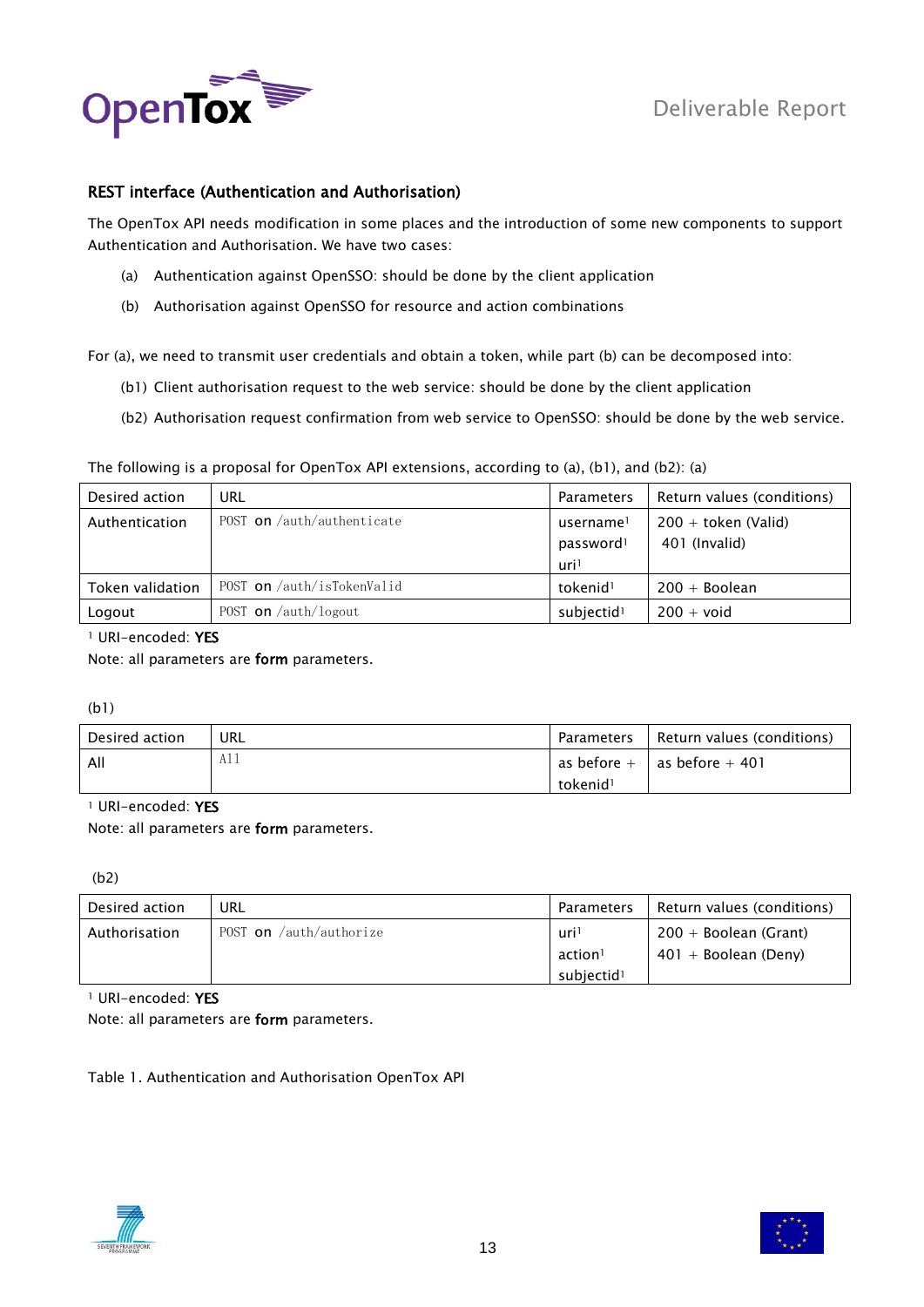

## <span id="page-13-0"></span>**3. Managing policies**

This chapter describes how policies, on the basis of which access to a specific resource is granted (or not granted), are managed. Please review the SUN OpenSSO policy guide<sup>8</sup> to understand access policies in OpenSSO. As currently no support is available for managing policies via REST calls in OpenSSO, we created a specific service for this purpose. Note the following important aspects about policy evaluation: 9

"When multiple policies are applicable to a particular resource, the order in which the policies are evaluated is not deterministic."

This means that positive results - i.e. allows - add up, as long as no negative results are encountered. In the latter case, evaluation is stopped immediately and access is denied. In the former case, the effective outcome policy is the addition of all the (positive) results. Access is also denied, if no rule matches. 10

There are wildcard operators for URIs (TARGET\_URI). The following URI matches all possible URIs: \*://\*:\*/\*. The wildcard operators (\*) mask protocol (http or https only), hostname, port, and resources, respectively. The resource may be masked more specifically, e.g. http://\*:\*/path/to/\* matches everything only in or below /path/to in the web server's root directory, assuming http protocol.

The wildcard operator stretches by default across all levels, e.g.  $\frac{http://operator.org/*}{!}$  will match <http://opentox.org/1> as well as [http://opentox.org/1/2.](http://opentox.org/1/2) However, there is a one-level-wildcard operator: -\*that will only match the former. To prevent excessive wildcard use, initially only the one-level-wildcard operator was allowed. . Currently, the following wildcards are allowed:

Certain wildcards are now allowed in resource URIs in policies. These are:

```
/dataset/-*-
/feature/-*-
/compound/-*-
/conformer/-*-
/metadata/-*-
/model/-*-
/algorithm/CDKPhysChem/-*-"
/algorithm/JOELIB2/-*-"
```
Note: in case of an access denial, a matching rule's decision cannot be overridden by a more specific rule.

Upon a call of the authorisation REST interface, OpenSSO

- 1. finds all policies applicable to the combination of user (encoded in the token) and target URI.
- 2. creates an effective policy from the policies found in 1.

Generally, the service follows a conservative principle: the effective current policy is constrained by the most restrictive policy that applies to the current URL. If no policy applies, access is denied.

<sup>10</sup> Need help defining policies. OpenSSO: Mail reader. [Online]

https://opensso.dev.java.net/servlets/ReadMsg?listName=users&msgNo=3354.



-



<sup>8</sup> Chapter 4 Managing Policies. Sun OpenSSO Enterprise 8.0 Administration Guide. [Online] [Cited: 5 1, 2010.] http://docs.sun.com/app/docs/doc/820-3885/gipxb?a=view

<sup>&</sup>lt;sup>9</sup> Applying Policy Logic. Sun OpenSSO Enterprise 8.0 Administration Guide. [Online] http://docs.sun.com/app/docs/doc/820-3885/gjeby?a=view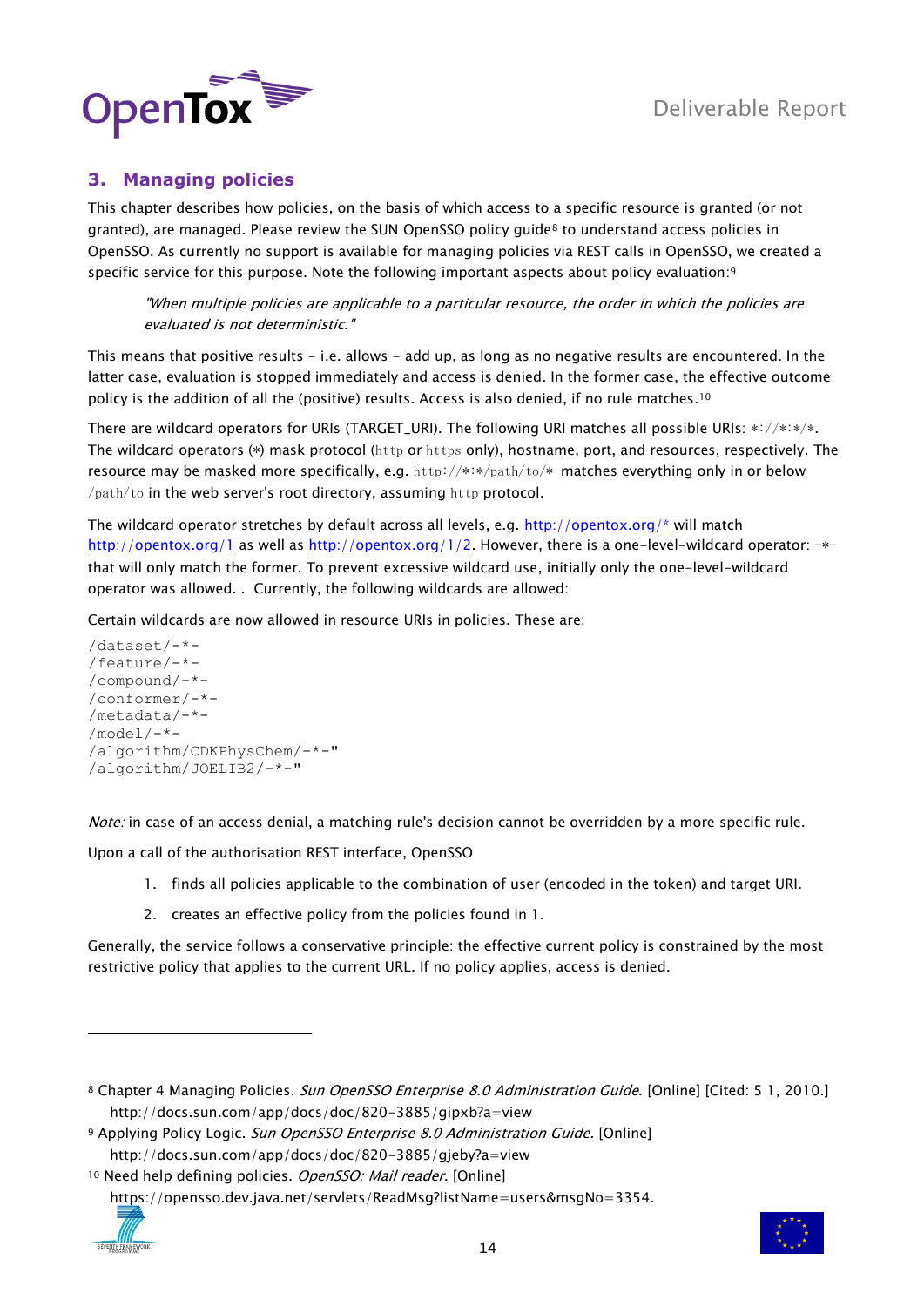

#### <span id="page-14-0"></span>Example Session (Policies)

# Listing all my policies...

# =======================

curl -i -X GET [http://opensso.in-silico.ch/pol](http://opensso.in-silico.ch/Pol/opensso-pol) -H "subjectid: AQIC5wM2LY4SfcyH9ELyynby356aOvAkimDYeEz2wzWTSX4=@AAJTSQACMDE=#"

HTTP/1.1 200 OK

Content-Type: text/plain

# Creating a policy...

curl -i -H "Content-Type: application/xml" -T /home/am/aa/Pol-REST/sample-pol.xml -X POST [http://opensso.in-silico.ch/pol](http://opensso.in-silico.ch/Pol/opensso-pol) -H "subjectid: AQIC5wM2LY4SfcyH9ELyynby356aOvAkimDYeEz2wzWTSX4=@AAJTSQACMDE=#"

HTTP/1.1 200 OK

 $# =$ 

Content-Type: text/plain

Policies were created under realm, /.

# Listing all my policies (again)... # ================================

curl -i -X GET [http://opensso.in-silico.ch/pol](http://opensso.in-silico.ch/Pol/opensso-pol) -H "subjectid: AQIC5wM2LY4SfcyH9ELyynby356aOvAkimDYeEz2wzWTSX4=@AAJTSQACMDE=#"

HTTP/1.1 200 OK

Content-Type: text/plain s2\_policy



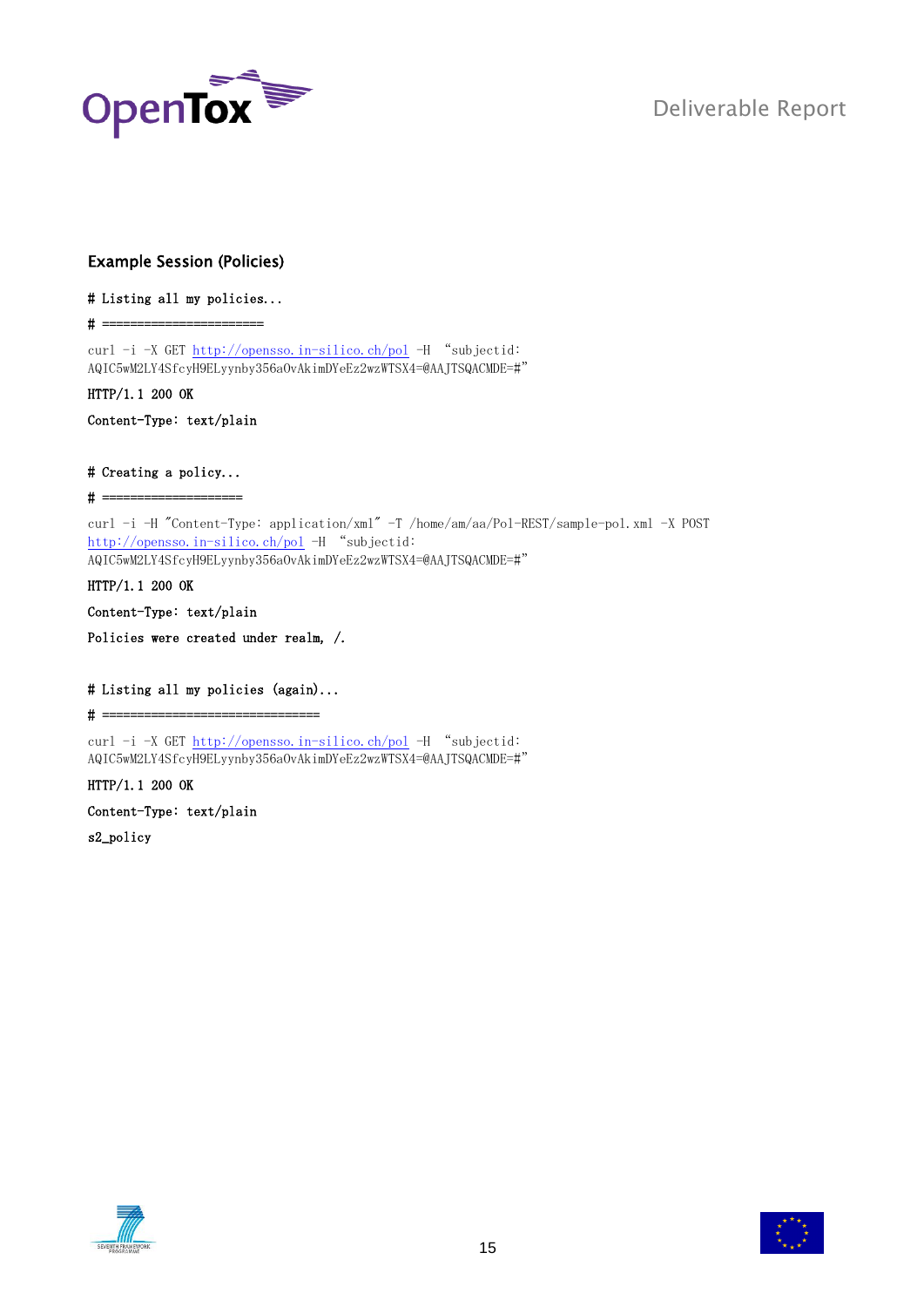

# =================================

Deliverable Report

#### # Listing my s2 policy...

curl -i -X GET -H "subjectid: AQIC5wM2LY4SfcyH9ELyynby356a0vAkimDYeEz2wzWTSX4=@AAJTSQACMDE=#" http://opensso.in-silico.ch/pol/s2\_policy

HTTP/1.1 200 OK

Server: nginx/0.6.32

Content-Type: text/xml

 $\langle ?xm1$  version="1.0" encoding="UTF-8"?>

#### <Policies>

 <Policy name="s2\_policy" createdby="id=amadmin,ou=user,dc=opensso,dc=java,dc=net" lastmodifiedby="id=amadmin,ou=user,dc=opensso,dc=java,dc=net" creationdate="1275290803394" lastmodifieddate="1275290803394" referralPolicy="false" active="true">

```
\langleRule name="s2 rule 2">
              <ServiceName name="iPlanetAMWebAgentService"/>
             \langleResourceName name="http://opentox.org/s2"/>
              <AttributeValuePair>
                  <Attribute name="POST"/>
                  <Value>allow</Value>
              </AttributeValuePair>
              <AttributeValuePair>
                  <Attribute name="GET"/>
                  <Value>allow</Value>
              </AttributeValuePair>
         \langle/Rule>
         \langleSubjects name="s2 subject 2" description="">
              <Subject name="amaunz" type="LDAPUsers" includeType="inclusive">
                  <AttributeValuePair>
                       <Attribute name="Values"/>
                       <Value>uid=amaunz,ou=people,dc=opentox,dc=org</Value>
                  </AttributeValuePair>
              </Subject>
          </Subjects>
    \langle/Policy>
</Policies>
```
#### # Deleting my policy...

```
# ==================
```
curl -i -X DELETE [http://opensso.in-silico.ch/pol/s2\\_policy](http://opensso.in-silico.ch/Pol/opensso-pol/s2_policy) -H "subjectid: AQIC5wM2LY4SfcyH9ELyynby356aOvAkimDYeEz2wzWTSX4=@AAJTSQACMDE=#"

HTTP/1.1 200 OK

Content-Type: text/plain

Policies were deleted under realm, /.



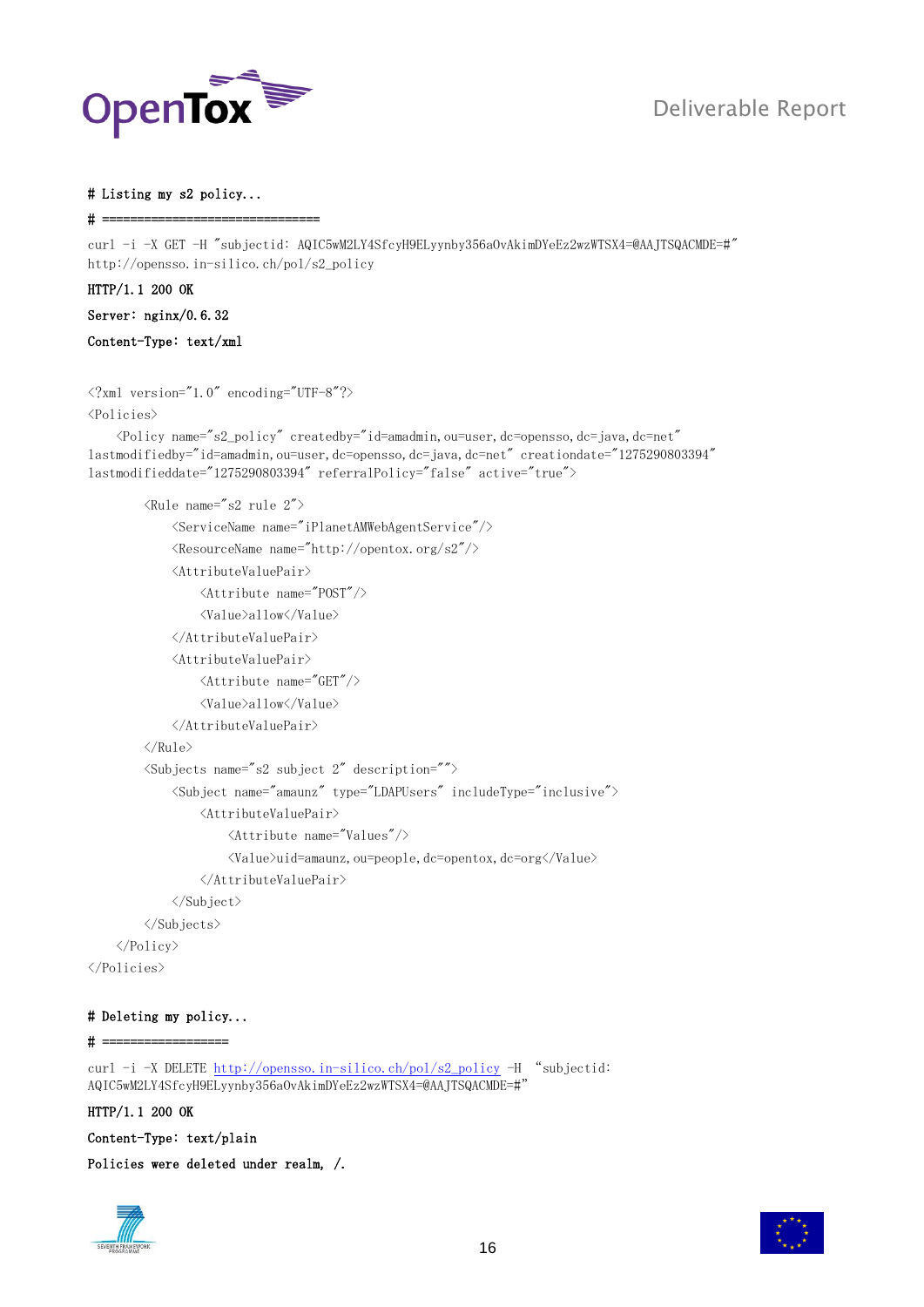

## <span id="page-16-0"></span>REST interface (Policies)

1

To create a policy, issue a POST to http:// $\langle$ pol-server $\rangle$ /Pol/opensso-pol with the XML file to transfer and header entry "Content-Type: application/xml". The XML file should match the following schema:

| Policies PUBLIC "-//Sun Java System Access Manager7.1 2006Q3<br Admin CLI DTD//EN" "jar://com/sun/identity/policy/policyAdmin.dtd"><br>$\langle$ Policies $\rangle$<br><policy active="true" name="POLICY_NAME" referralpolicy="false"><br/><rule name="RULE NAME"><br/><servicename name="iPlanetAMWebAgentService"></servicename><br/><resourcename name="TARGET_URI"></resourcename><br/><attributevaluepair><br/><attribute name="ACTION_NAME"></attribute><br/><value>ACTION VAL</value><br/></attributevaluepair><br/><math>\langle</math>/Rule&gt;<br/><subjects description="" name="SUBJECT_GROUP"><br/><subject includetype="inclusive" name="SUBJECT_ID" type="LDAP_TYPE"><br/><attributevaluepair><br/><attribute name="Values"></attribute><br/><value>LDAP_DN</value><br/></attributevaluepair></subject></subjects></rule></policy> |
|----------------------------------------------------------------------------------------------------------------------------------------------------------------------------------------------------------------------------------------------------------------------------------------------------------------------------------------------------------------------------------------------------------------------------------------------------------------------------------------------------------------------------------------------------------------------------------------------------------------------------------------------------------------------------------------------------------------------------------------------------------------------------------------------------------------------------------------------------|
|                                                                                                                                                                                                                                                                                                                                                                                                                                                                                                                                                                                                                                                                                                                                                                                                                                                    |
|                                                                                                                                                                                                                                                                                                                                                                                                                                                                                                                                                                                                                                                                                                                                                                                                                                                    |
|                                                                                                                                                                                                                                                                                                                                                                                                                                                                                                                                                                                                                                                                                                                                                                                                                                                    |
|                                                                                                                                                                                                                                                                                                                                                                                                                                                                                                                                                                                                                                                                                                                                                                                                                                                    |
|                                                                                                                                                                                                                                                                                                                                                                                                                                                                                                                                                                                                                                                                                                                                                                                                                                                    |
|                                                                                                                                                                                                                                                                                                                                                                                                                                                                                                                                                                                                                                                                                                                                                                                                                                                    |
|                                                                                                                                                                                                                                                                                                                                                                                                                                                                                                                                                                                                                                                                                                                                                                                                                                                    |
|                                                                                                                                                                                                                                                                                                                                                                                                                                                                                                                                                                                                                                                                                                                                                                                                                                                    |
|                                                                                                                                                                                                                                                                                                                                                                                                                                                                                                                                                                                                                                                                                                                                                                                                                                                    |
|                                                                                                                                                                                                                                                                                                                                                                                                                                                                                                                                                                                                                                                                                                                                                                                                                                                    |
|                                                                                                                                                                                                                                                                                                                                                                                                                                                                                                                                                                                                                                                                                                                                                                                                                                                    |
|                                                                                                                                                                                                                                                                                                                                                                                                                                                                                                                                                                                                                                                                                                                                                                                                                                                    |
|                                                                                                                                                                                                                                                                                                                                                                                                                                                                                                                                                                                                                                                                                                                                                                                                                                                    |
|                                                                                                                                                                                                                                                                                                                                                                                                                                                                                                                                                                                                                                                                                                                                                                                                                                                    |
|                                                                                                                                                                                                                                                                                                                                                                                                                                                                                                                                                                                                                                                                                                                                                                                                                                                    |
|                                                                                                                                                                                                                                                                                                                                                                                                                                                                                                                                                                                                                                                                                                                                                                                                                                                    |
|                                                                                                                                                                                                                                                                                                                                                                                                                                                                                                                                                                                                                                                                                                                                                                                                                                                    |
|                                                                                                                                                                                                                                                                                                                                                                                                                                                                                                                                                                                                                                                                                                                                                                                                                                                    |
|                                                                                                                                                                                                                                                                                                                                                                                                                                                                                                                                                                                                                                                                                                                                                                                                                                                    |
|                                                                                                                                                                                                                                                                                                                                                                                                                                                                                                                                                                                                                                                                                                                                                                                                                                                    |
| $\langle$ /Policies>                                                                                                                                                                                                                                                                                                                                                                                                                                                                                                                                                                                                                                                                                                                                                                                                                               |

Figure 4: XML template for policies

All parts are mandatory. Bold parts may occur more than one time, allowing for compound objects such as complex datasets, which may consist of compounds and features stored on different servers, under different URIs. It allows also for multiple actions and subjects. The following table explains the fields that must be set:

| POLICY_NAME        | Arbitrary string, e.g. "my_policy". Must not contain spaces!                   |
|--------------------|--------------------------------------------------------------------------------|
| <b>RULE NAME</b>   | Arbitrary string, e.g. "my rule"                                               |
| <b>TARGET URI</b>  | URI to protect, e.g. "http://opentox.mybox.org/res"                            |
| <b>ACTION NAME</b> | One of "GET", "PUT", "POST", "DELETE"                                          |
| <b>ACTION VAL</b>  | One of "allow", "deny"                                                         |
| SUBJECT_GROUP      | Arbitrary string, e.g. "my people"                                             |
| SUBJECT_ID         | Arbitrary string, e.g. "John Doe"                                              |
| <b>LDAP TYPE</b>   | One of "LDAPUsers", "LDAPGroups"                                               |
| LDAP_DN            | <b>Distinguished name, e.g.</b> "uid=jdoe, ou=people, dc=opentox, $dc=org''11$ |

<sup>&</sup>lt;sup>11</sup> Individuals always use:  $uid=\langle uid \rangle$ ,  $ou=people$ ,  $dc=opentox$ ,  $dc=org$ , Groups always use: cn=<gid>, ou=groups, dc=opentox, dc=org. Note:  $\langle \text{uid}\rangle / \langle \text{gid}\rangle$  should be replaced with OpenTox Plone user/group ids, respectively.

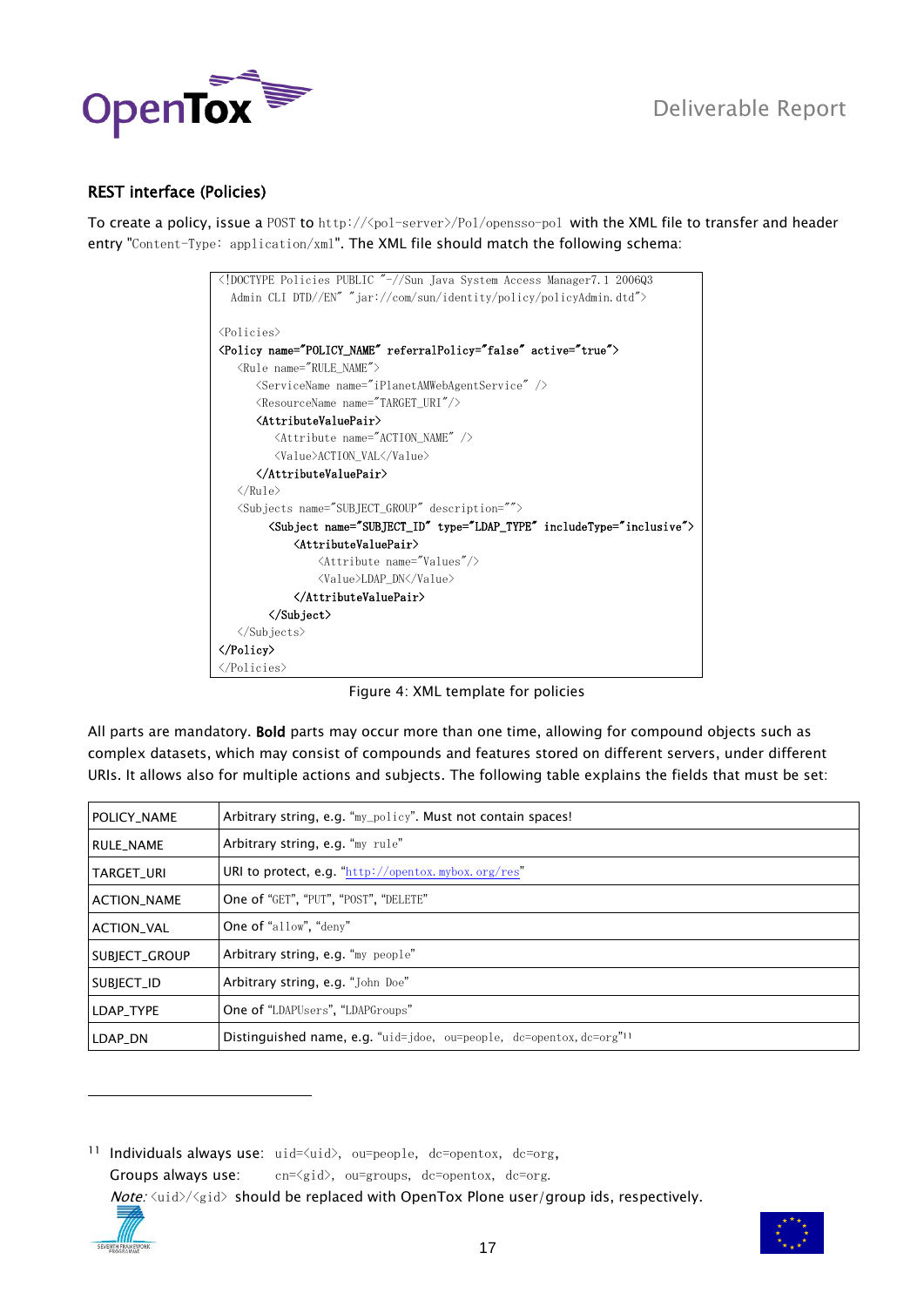



The following table documents the OpenTox Policy REST interface:

| Desired action       | URL                                                                        | <b>Parameters</b>      | Return values (conditions)                                                         |
|----------------------|----------------------------------------------------------------------------|------------------------|------------------------------------------------------------------------------------|
| 1. Create a policy   | POST XML file to<br>$http://$                                              | subjectid <sup>1</sup> | 200 (OK)<br>400 (XML contains errors)<br>500 (Other Errors)                        |
| 2. List policies     | GET on<br>$http://pol-server/Pol/opensso-pol$                              | subjectid <sup>1</sup> | 200 (OK)<br>500 (Other Errors)                                                     |
| 3. List policy pol   | GET on<br>http:// $\langle \text{pol-server} \rangle$ /Pol/opensso-pol/pol | subjected <sup>1</sup> | 200 (OK)<br>401 (Unauthorised)<br>500 (Other Errors)                               |
| 4. Delete policy pol | DELETE on<br>$http:///Pol/pol/opensso-pol/pol$                             | subjectid <sup>1</sup> | 200 (OK)<br>400 (Policy non-existent)<br>401 (Unauthorised)<br>500 (General Error) |

<sup>1</sup> Header-Parameter

- Explanation of parameters: subjectid attribute should have a valid token as value.
- Note: PUT is currently not supported. All operations apart from 3. return "Content-Type: text/plain" in their header, since they return the original output of the ssoadm command, which is used internally to fulfill the requests. Command 3. returns "Content-Type: text/xml".

Table 2. Policy API.



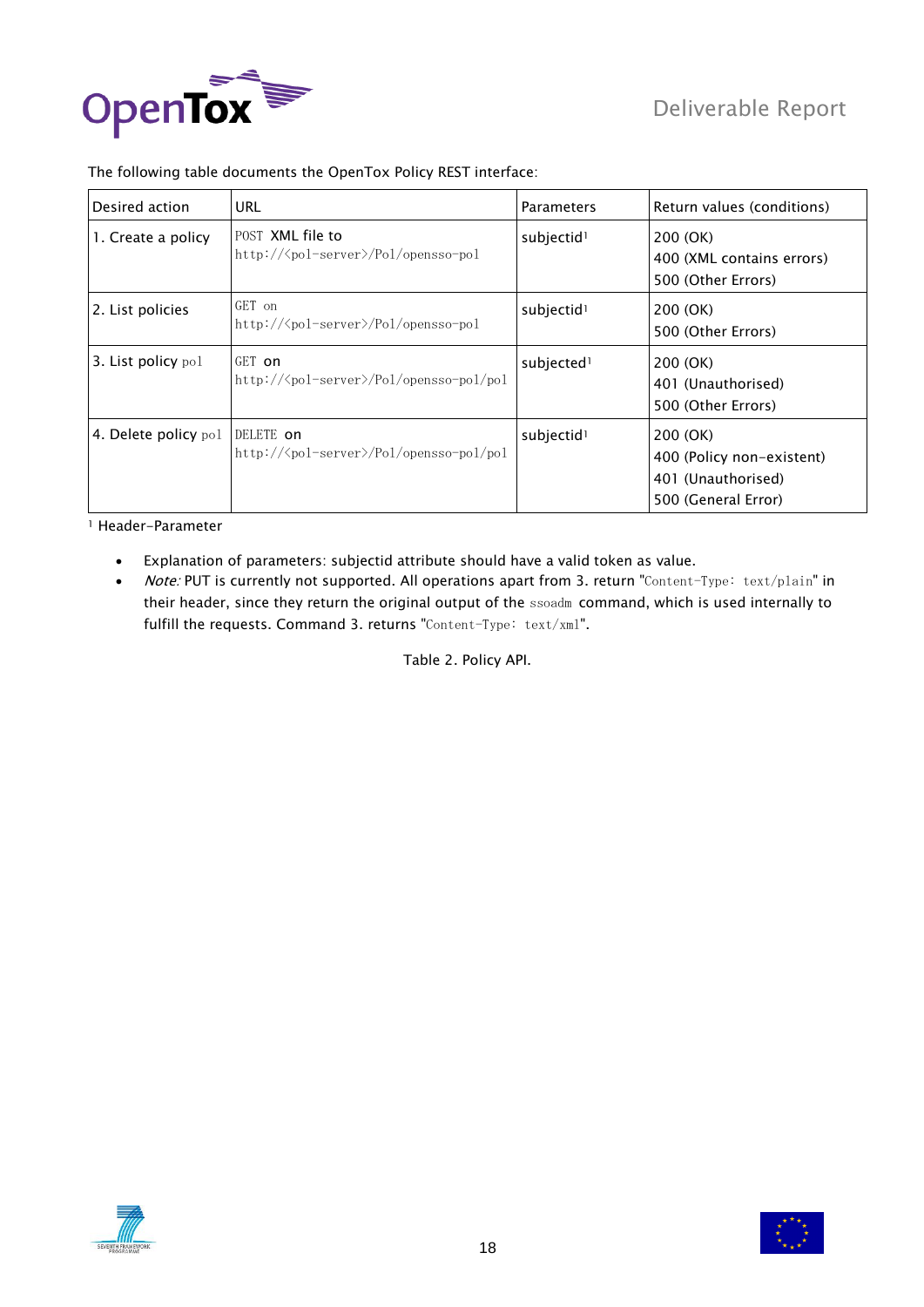



#### <span id="page-18-0"></span>Obtaining User Attributes

OpenSSO provides user attributes associated with a specific token, such as the distinguished name (dn) needed in policies, as well as other information, through a dedicated service:

#### # User attributes...

 $# ==$ 

curl -i –d "attributes\_names=uid" –d

"subjectid=AQIC5wM2LYaSfcyjBrAxpCWyKYD7SYN0yh%2Ba2TCDf2Fz97E%3D%40AAJTSQACMDE%3D%23" http://opensso.in-silico.ch/auth/attributes

HTTP/1.1 200 OK

Content-Type: text/plain userdetails.token.id=AQIC5wM2LYaSfcyjBrAxpCWyKYD7SYN0yh+a2TCDf2Fz97E=@AAJTSQACMDE=# userdetails.attribute.name=uid userdetails.attribute.value=amaunz userdetails.attribute.name=mail userdetails.attribute.value=andreas@maunz.de userdetails.attribute.name=sn userdetails.attribute.value=Maunz Andreas userdetails.attribute.name=dn userdetails.attribute.value=uid=amaunz, ou=people, dc=opentox, dc=org

## <span id="page-18-1"></span>Obtaining Group Membership Data

Since policies allow for authorisation based on groups, services for finding groups, and the groups a specific user is in, should be available. OpenSSO provides such facilities with the "search" and "read" services.<sup>12</sup>

#### # Listing all groups...

# =======================

curl -i -d "attributes\_names=objecttype" -d "attributes\_values\_objecttype=group" -d "admin=AQIC5wM2LY4SfcwSwYFi4MY3Z%2Ff52VpgCovcl%2FItde2OC0I%3D%40AAJTSQACMDE%3D%23" http://opensso.insilico.ch/auth/search

HTTP/1.1 200 OK Content-Type: text/plain string=development string=partner

1

<sup>12</sup> Chapter 10 Using the REST Identity Interfaces. Sun OpenSSO Enterprise 8.0 Developer's Guide. [Online] [Cited: 1 5 2010.] http://docs.sun.com/app/docs/doc/820-3748/gjdsc?a=view

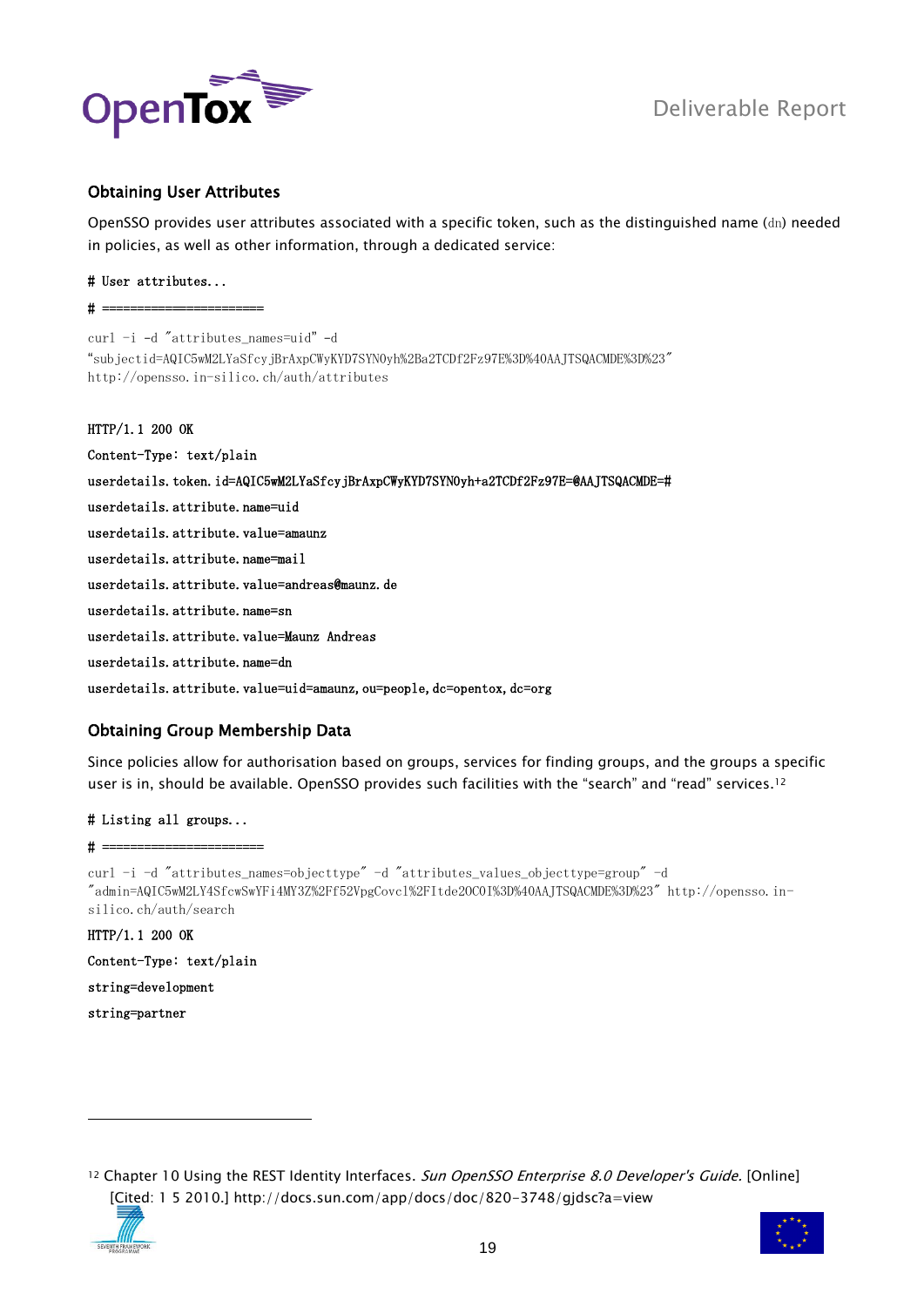

# Membership of a specific user...

# =======================

## curl -i -d "name=amaunz" -d attributes\_names="group" -d "admin=AQIC5wM2LY4SfcwSwYFi4MY3Z%2Ff52VpgCovcl%2FItde2OC0I%3D%40AAJTSQACMDE%3D%23" http://opensso.insilico.ch/auth/read HTTP/1.1 200 OK Content-Type: text/plain identitydetails.name=amaunz identitydetails.group=development

identitydetails.group=partner

There exist two groups, "development" and "partner". User "amaunz" is member of both. Note that the parameter for the token is now "admin". Any registered user is entitled to search for groups and memberships. It is also possible to search for all existing usernames by setting attributes\_values\_objecttype=user in the first query above.

## <span id="page-19-0"></span>**4. Managing Privileges**

A privilege is a "policy for policies", i.e. a privilege regulates access to the URI of the policy. Our system implements such a service (see section [3\)](#page-12-1) by allowing only the owner to change the policy.

#### <span id="page-19-1"></span>Creating and Deleting Privileges

For every newly created policy, a privilege is simultaneously created. On write access (currently only DELETE) to the policy, authorisation is requested from the privilege unless the policy has not been existent before (creation of a policy). In the latter case, the user creating the policy is associated with it as the owner of the policy.

There are two basic use cases for policy  $p$  at URI  $u$ , protected by privilege  $q$ :

- 1) Create  $p$  at URI u, where there is no existing policy for u. This requires no authorisation and creates q. As a side effect, the system remembers the user and associates him/her with q as the owner of  $q$ .
- 2) Delete  $p$ . This requires write access to  $u$ , granted or denied by  $q$ . Only the owner has write access.

The described procedure gives the owner full control over the policies created by him. In this way, he/she can control who has the right to access a particular algorithm, model, dataset, etc.

Deleting a policy releases the protected URIs.

#### <span id="page-19-2"></span>Multiple Policies

The owner can register multiple policies referencing the same resource "on top" of the first policy. Upon an authorisation request, OpenSSO calculates then the effective policy from all policies, as described in section [3.](#page-12-1)



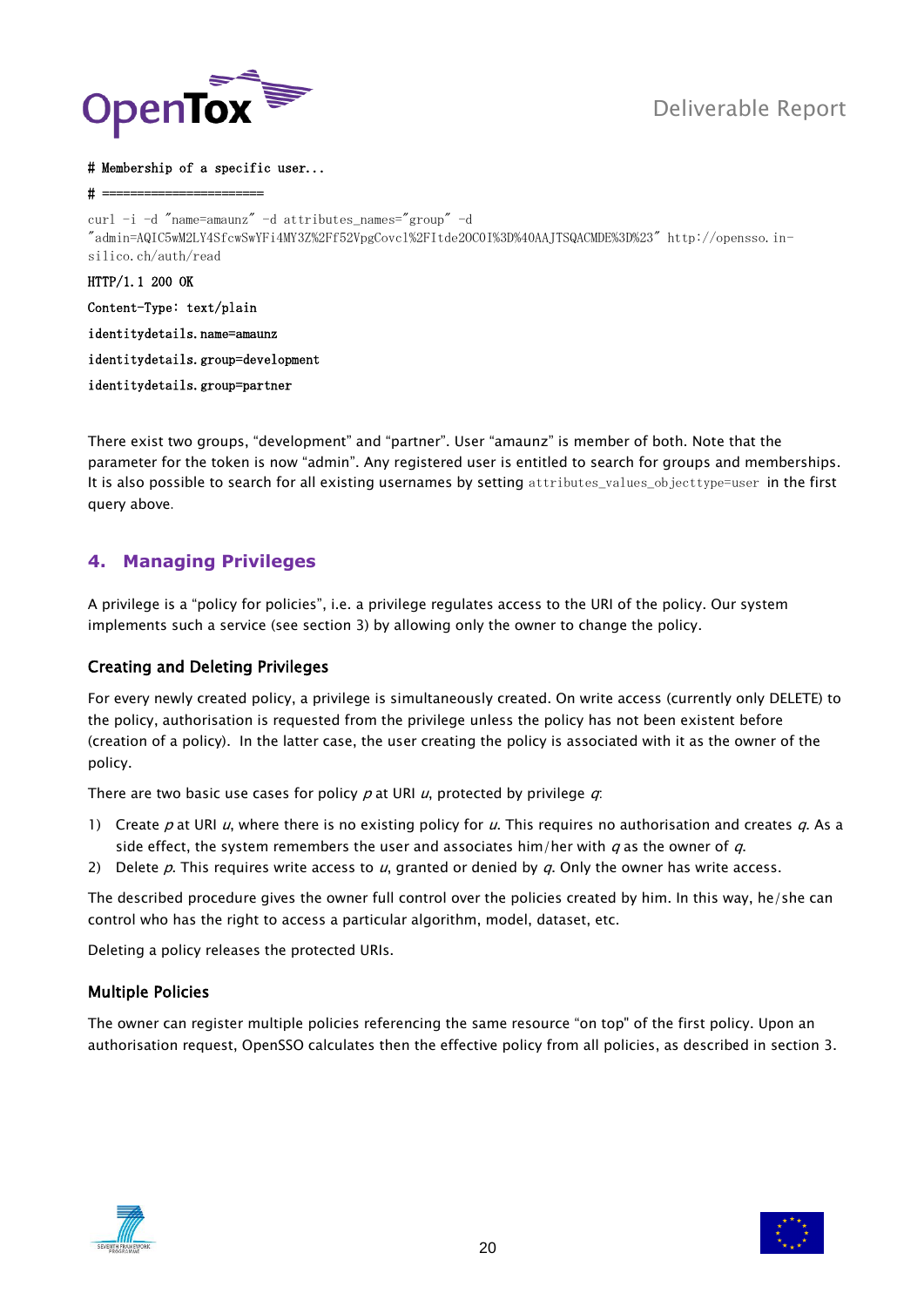

## <span id="page-20-0"></span>**5. Specific issues and directions for future development**

As already mentioned in the introduction, REST security is still work-in-progress, and many problems have yet to find their solutions. Further, the OpenTox infrastructure itself presents unique security challenges. Below follows a short discussion on each of the specific issues that have been identified.

#### <span id="page-20-1"></span>Users and groups

Users of the OpenTox infrastructure might come from rather different organizational domains. Some of these domains might be happy with a common, centralised user database, while others might insist on keeping their own databases and even doing their own authentication.

Because a user database already exists for the OpenTox website, it was decided to use it as a common, centrally provided database for the whole OpenTox infrastructure as well. Thus, anyone who wishes to access the OpenTox infrastructure will have to first register through the OpenTox website. However, two exceptions exist.

First, as already mentioned, some organizations might prefer to keep their users off such a central database. For this reason, it should be possible to build a *federated* system, where several AA systems talk to each other, exchanging authentication and authorisation data. All usernames then also include a *domain* or *realm* which identifies the organization they belong to or which handles their registration data. For instance users Bob and Mary might be registered through OpenTox's site (they need not be project partners, but merely use the website to handle their registration data – which, however, would still have to be confirmed), and there might be another user named Bob from a different organization, which uses its own AA service. The three users will then be, respectively: bob@opentox.org, mary@opentox.org and bob@somethingelse.com. This mechanism thus provides means to preserve uniqueness of the usernames when multiple organizations are involved – not much unlike the e-mail system where there might be coinciding users (bob@...), but still being unique when the complete address (e.g. bob@gmail.com vs. bob@yahoo.com) is taken into account.

The second exception concerns the *quest* or *anonymous* access. In fact, most of the OpenTox data might not have any specific restrictions imposed on it, being entirely public. While it is still possible to require everyone desiring access to such data to register on opentox.org, this could have detrimental effect on the number of potential users, for different reasons: some people might consider this a breach (even if minor) of their privacy, others might not be willing to spend the time filling in the registration form, etc. For this reason, it was decided to provide such users with an anonymous or guest account, which effectively bypasses the authentication process, similar to the once popular anonymous access to FTP sites. Of course, besides being able to only see data marked as public, such users will also likely be imposed with more stringent restrictions in terms of computational resources that they could use at any given time.

The user groups present a specific challenge, because they need an efficient system to manage them. It should be powerful enough, yet easy to use and understand, because while the groups provide a convenient way to manage access restrictions, quite often they also present a serious security risk. A good, if somewhat distant, example are the ill-fated Facebook privacy policies, with which the social network's users have struggled for quite a long time with variable success. At least part of the problem has been the somewhat vague definition of different "friend groups": friends, friends of friends, networks, custom lists, etc.



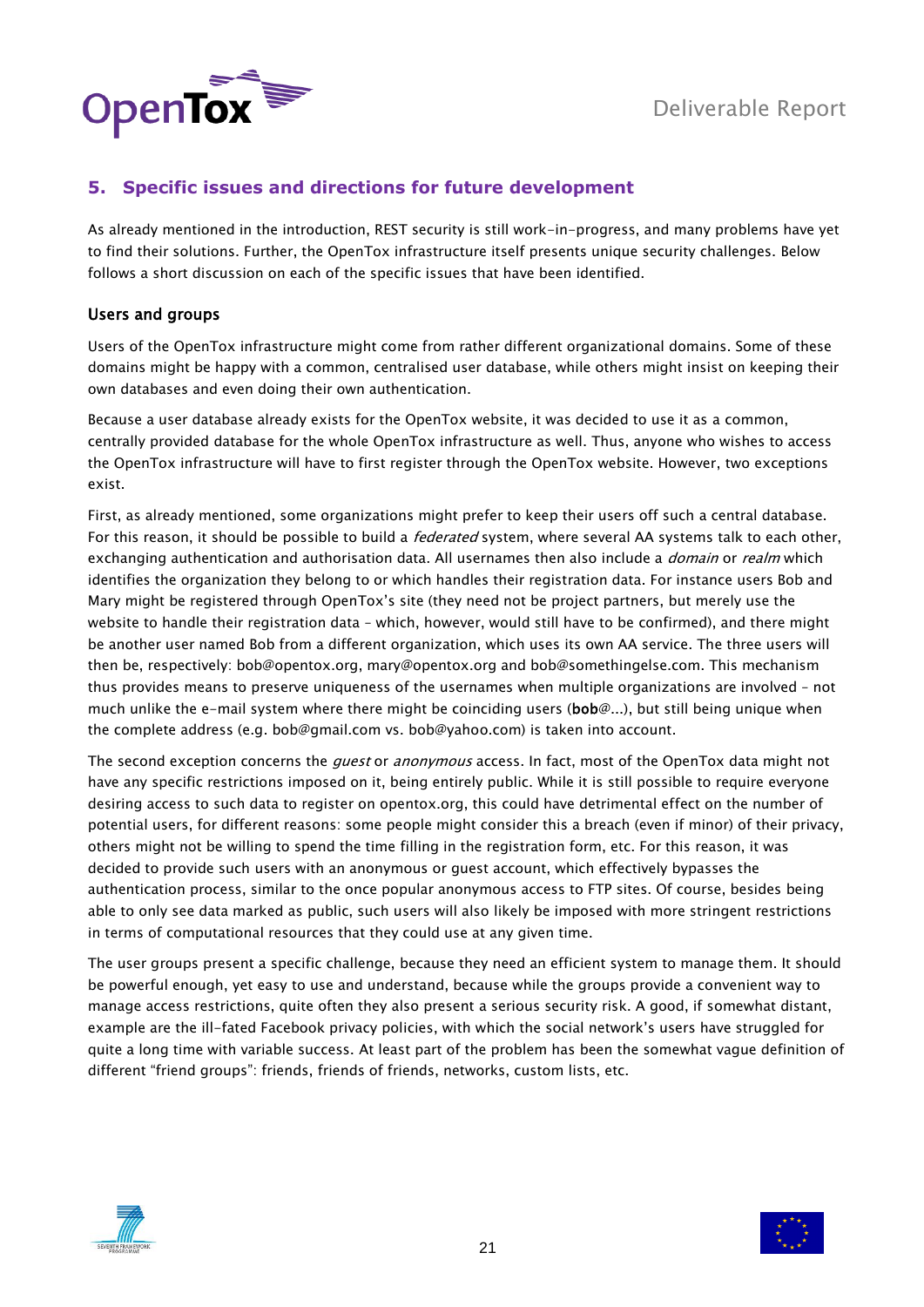

## <span id="page-21-0"></span>Access control policies

There are several issues related to how the access control policies work:

- While for the newly created resources the access control policy is defined by the creator, just who can create those new resources is an open question. Obviously, the answer is also rather dependent on the type of resource in question. The anonymous/guest user presents an even further challenge.
- When a restricted resource is used to produce a new resource, the problem with access control inheritance might arise: should the newly produced resource get automatically the same restrictions as the originating one, or should the user instead be free to choose different access control or even make the newly created resource public? It is to be expected that different approaches might make most sense in different scenarios.
- While OpenSSO's policies have strict syntax, it is useful to have a more efficient way of communicating them between the clients and services and between the services themselves.
- Because the creation of a new resource and the registration of its access control policies is not an atomic process, special attention needs to be paid to the scenarios where only one of them fails.

## <span id="page-21-1"></span>**6. Extended use case examples**

#### <span id="page-21-2"></span>Authentication

- 1. The client establishes encrypted SSL/TLS connection to the OpenSSO server.
- 2. The client sends username and password through the encrypted channel to the OpenSSO server.
- 3. The OpenSSO server verifies the presented user credentials against opentox.org's user database.
- 4. Depending on the result of this verification:
	- a. On success, the OpenSSO server returns a cryptographic token to the client.
	- b. On failure, the OpenSSO server returns appropriate error message.

#### <span id="page-21-3"></span>Uploading dataset

- 1. The client establishes encrypted SSL/TLS connection to the dataset service.
- 2. The client fetches the user and group lists from the OpenSSO server.
- 3. The client presents the user with an interface to select the required permissions for the dataset to be uploaded: different users and/or groups could be selected and for each one any of the four HTTP methods GET, POST, PUT and DELETE could be either allowed or disallowed.
- 4. The client POSTs the dataset to the dataset service, providing along also:
	- a. The token acquired from the authentication phase.
	- b. The policies to be created based on the user preferences from step 3.
- 5. The dataset service sends the provided token for validation to the OpenSSO server.
- 6. If the token is not valid, the dataset service returns an appropriate error message. Otherwise, it checks with the OpenSSO server whether the user is allowed to create new data.
- 7. If the user is allowed to create new data, the dataset service registers the uploaded dataset, but does not publish it yet.
- 8. The dataset service requests the OpenSSO policy service to create the requested policy by the user in step 3 for the resources registered in the previous step.
- 9. If the creation of access control policy fails, the **dataset service** returns an appropriate error message to the client. Otherwise, if the policy is successfully created, the dataset is published.
- 10. The dataset service returns the newly created dataset ID to the client.